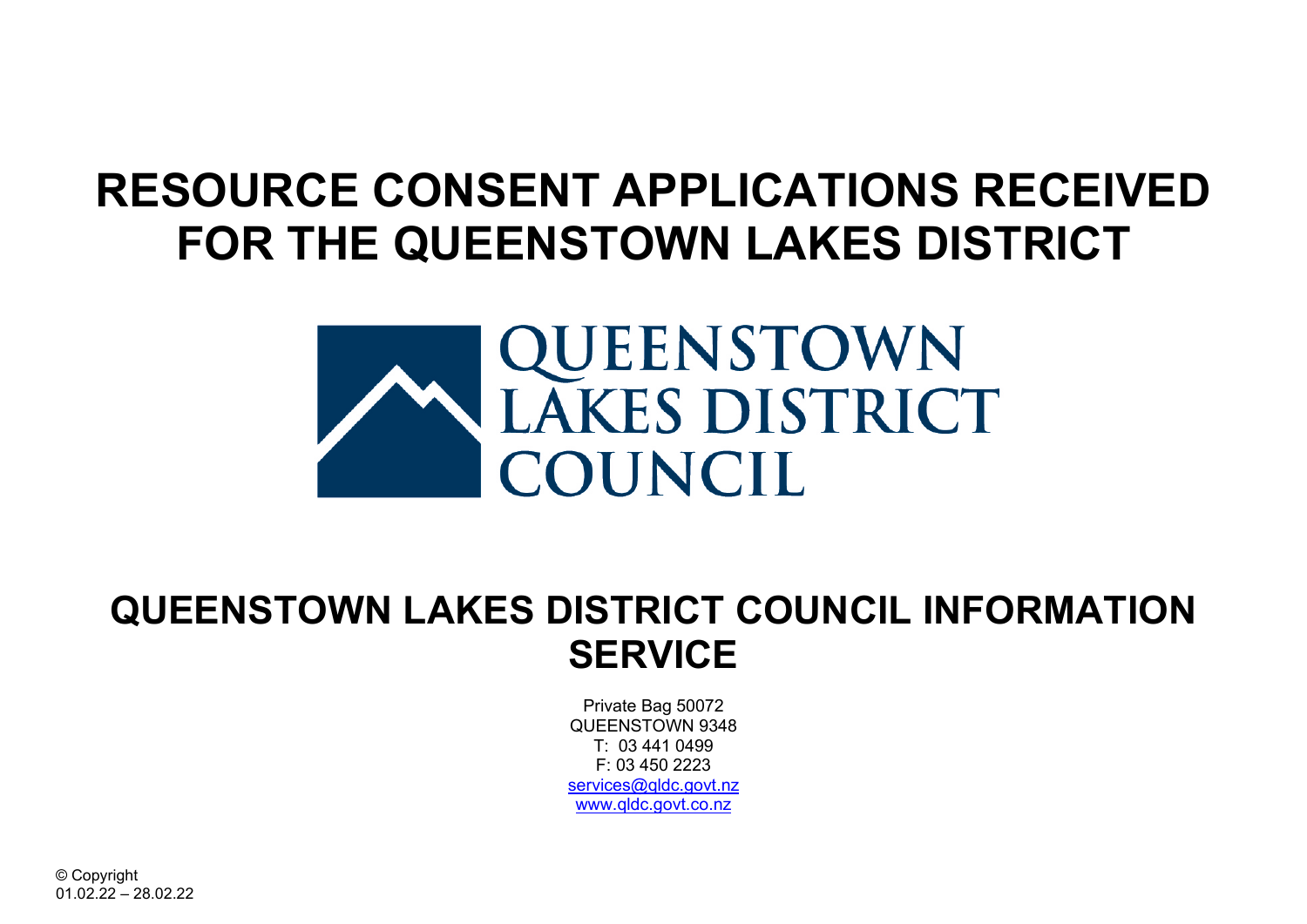| QUEENSTOWN COMMERCIAL LIMITED - APPLICATION UNDER SECTION 127 OF THE RESOURCE MANAGEMENT ACT 1991<br>(RMA) FOR CONSENT TO CHANGE LAND USE CONDITION 65 OF SH160140 TO CHANGE THE OPERATING HOURS OF A RETAIL<br>SH220001<br><b>RG</b><br>TENANCY AT RETAIL 2, ELEVENTH AVENUE, KAWARAU PARK, QUEENSTOWN<br>Decision Issued<br>QUEENSTOWN LAKES DISTRICT COUNCIL - UPGRADES TO THE HAWEA WASTEWATER TREATMENT PLANT AT DOMAIN<br>RM220118<br>ROAD, RD 2 WANAKA<br>R<br>Decision Issued<br>M & P WARD - TO CONSTRUCT A RESIDENTIAL UNIT WITH ASSOCIATED EARTHWORKS AND LANDSCAPING; VARIATION TO<br><b>JP</b><br>RM220115<br>CONSENT NOTICE CONDITIONS AT 16 HACKETT ROAD, JACKS POINT, QUEENSTOWN<br><b>Formally Received</b><br>M & M COTTER - APPLICATION FOR A 7 LOT RESIDENTIAL SUBDIVISION WITH ASSOCIATED ACCESS AND SERVICING AT 28<br>Waiting for Further<br>RM220114<br>MORAINE PLACE, LAKE HAWEA<br>LD<br>Information<br>REMARKABLES PARK LIMITED - CONSENT TO VARY CONSENT TO VARY LOT NUMBERING, NUMBER OF LOTS, ROADS AND<br>Waiting for Further<br><b>RPR</b><br>RM220112<br>RIGHT OF WAYS AT RED OAKES DRIVE, REMARKABLES PARK, FRANKTON, QUEENSTOWN<br>Information<br>I FARRANT & THE ESTATE OF MC FARRANT - STAGED FOUR LOT SUBDIVISION, CREATION OF BUILDING PLATFORMS.<br>RM220111<br>EARTHWORKS, ACCESS, INFRASTRUCTURE AND LANDSCAPING AT 372 WANAKA-LUGGATE HIGHWAY, WANAKA<br><b>Formally Received</b><br>R<br>STREAT DEVELOPMENTS LIMITED - APPLICATION TO SUBDIVIDE LOT 200 DP 527573 (LOT 200 LT 544978 AS APPROVED BY<br><b>RRES</b><br>RM220110<br>RM060010) TO CREATE 3 NEW ALLOTMENTS AT LOST BURN ROAD, LAKE HAWEA, WANAKA<br><b>Formally Received</b><br>RM220108<br>R LAY - TO UNDERTAKE A BOUNDARY ADJUSTMENT AT 1134 GLENORCHY PARADISE ROAD, QUEENSTOWN<br>$\mathsf{R}$<br>Formally Received<br>RM220106<br>LLR<br>S & J GUEST - TO UNDERTAKE A TWO LOT FEE SIMPLE SUBDIVISION AT 963 AUBREY ROAD, ALBERT TOWN, WANAKA<br><b>Formally Received</b><br>G MCDERMANT - CONSTRUCTION OF A RETAINING WALL IN BREACH OF RECESSION PLANE, SETBACK AND PROXIMITY TO<br>LD<br>RM220103<br>BOUNDARY STANDARDS AT 31 BELFAST TERRACE, QUEENSTOWN<br><b>Formally Received</b><br>P & G MCDOUGALL - CONSENT TO ESTABLISH A VISITOR ACCOMMODATION (ACCESSORY TO PRIMARY RESIDENCE) AT 7<br>RM220102<br>CRAWFORD PLACE, LAKE HAYES ESTATE, QUEENSTOWN<br>LD.<br>In Progress<br>S & S WALLER - EARTHWORKS ASSOCIATED WITH THE CONSTRUCTION OF A RESIDENTIAL UNIT, NOT SETBACK 1.8M FROM<br>Waiting for Further<br>RM220101<br>THE INTERNAL BOUNDARY AT 91 THOMPSON STREET, QUEENSTOWN<br>Information<br>MD<br>D LEISHMAN & K CAWTE - EARTHWORKS IN PROXIMITY TO WATERBODY AT 2206 CARDRONA VALLEY ROAD, CARDRONA<br>RG<br>RM220098<br><b>Decision Issued</b><br>Y ZHANG - CONSENT TO ESTABLISH A RESIDENTIAL VISITOR ACCOMMODATION AT 12A ARAWATA TERRACE, SUNSHINE BAY,<br>QUEENSTOWN<br>RM220096<br><b>LDSR</b><br><b>Formally Received</b><br>QUEENSTOWN COMMERCIAL LIMITED - APPLICATION UNDER SECTION 127 OF THE RESOURCE MANAGEMENT ACT 1991<br>(RMA) FOR CONSENT TO CHANGE LAND USE CONDITION 65 OF SH160140 TO CHANGE THE OPERATING HOURS OF A RETAIL<br><b>RG</b><br>SH220001<br>TENANCY AT RETAIL 2, ELEVENTH AVENUE, KAWARAU PARK, QUEENSTOWN<br>Decision Issued<br>BARRON FAMILY TRUST - APPLICATION TO CONSTRUCT A RESIDENTIAL UNIT PARTIALLY OUTSIDE OF THE BUILDING<br>PLATFORM AND VARY ASSOCIATED CONSENT NOTICE CONDITIONS RELATING TO COLOURS AND MATERIALS AT 96 TE AWA<br><b>RG</b><br>RM220094<br>ROAD, LAKE HAWEA, WANAKA<br>Decision Issued<br>MINISTER OF EDUCATION - APPLICATION TO ALTER DESIGNATION #13 BY INCLUDING 121 PLANTATION ROAD IN THE<br>s91D On Hold at<br>LDSR<br>RM220093<br>DESIGNATION AT 121 PLANTATION ROAD, WANAKA<br><b>Applicant's Request</b><br>Q MAX LIMITED - APPLICATION UNDER SECTION 241(3) TO CANCEL AN AMALGAMATION CONDITION HOLDING LOT 1<br>DEPOSITED PLAN 307572 AND LOT 3 DEPOSITED PLAN 307572 IN ONE COT (29410) AT 78 ARDMORE STREET & MONLEY LANE,<br><b>WTC</b><br>RM220092<br><b>WANAKA</b><br><b>Formally Received</b><br>MT CARDRONA STATION VILLAGE LIMITED - TO CHANGE CHANGE/CANCEL CONDITION(S) 1 OF RESOURCE CONSENT<br><b>MCS</b><br>RM220091<br>RM210788, BULK EARTHWORKS LOCATION AT CARDRONA VALLEY ROAD, CARDRONA, WANAKA<br>Decision Issued<br>BONHAM ARCHITECTURE & INTERIORS - UNDERTAKE ALTERATIONS TO THE EXTERIOR OF A BUILDING LOCATED WITHIN<br><b>ATC</b><br>RM220090<br>THE ARROWTOWN TOWN CENTRE HISTORIC HERITAGE PRECINCT AT 16 BUCKINGHAM STREET, ARROWTOWN<br>Decision Issued<br>MARITIME HOSPITALITY LIMITED - UTILISE LEGAL ROAD FOR THE PURPOSE OF OUTDOOR DINING AT LEGAL ROAD<br>s91D On Hold at<br><b>QTC</b><br>ADJACENT TO 59 BEACH STREET, QUEENSTOWN<br><b>Applicant's Request</b><br>RM220089<br>JAMA INVESTMENT HOLDINGS LIMITED - CONSTRUCTION OF RETAINING WALLS ON BOUNDARIES, AND VARIATION OF<br>CONDITION 2 OF CONSENT NOTICE 12013022.5 IN REGARD TO A RECESSION PLANE BREACH AT 57 SHEPHERD ROAD,<br>Waiting for Further | <b>RC NO</b> | <b>APPLICANT &amp; PROPOSAL</b> | <b>ZONE</b> | <b>STATUS</b> |
|----------------------------------------------------------------------------------------------------------------------------------------------------------------------------------------------------------------------------------------------------------------------------------------------------------------------------------------------------------------------------------------------------------------------------------------------------------------------------------------------------------------------------------------------------------------------------------------------------------------------------------------------------------------------------------------------------------------------------------------------------------------------------------------------------------------------------------------------------------------------------------------------------------------------------------------------------------------------------------------------------------------------------------------------------------------------------------------------------------------------------------------------------------------------------------------------------------------------------------------------------------------------------------------------------------------------------------------------------------------------------------------------------------------------------------------------------------------------------------------------------------------------------------------------------------------------------------------------------------------------------------------------------------------------------------------------------------------------------------------------------------------------------------------------------------------------------------------------------------------------------------------------------------------------------------------------------------------------------------------------------------------------------------------------------------------------------------------------------------------------------------------------------------------------------------------------------------------------------------------------------------------------------------------------------------------------------------------------------------------------------------------------------------------------------------------------------------------------------------------------------------------------------------------------------------------------------------------------------------------------------------------------------------------------------------------------------------------------------------------------------------------------------------------------------------------------------------------------------------------------------------------------------------------------------------------------------------------------------------------------------------------------------------------------------------------------------------------------------------------------------------------------------------------------------------------------------------------------------------------------------------------------------------------------------------------------------------------------------------------------------------------------------------------------------------------------------------------------------------------------------------------------------------------------------------------------------------------------------------------------------------------------------------------------------------------------------------------------------------------------------------------------------------------------------------------------------------------------------------------------------------------------------------------------------------------------------------------------------------------------------------------------------------------------------------------------------------------------------------------------------------------------------------------------------------------------------------------------------------------------------------------------------------------------------------------------------------------------------------------------------------------------------------------------------------------------------------------------------------------------------------------------------------------------------------------------------------------------------------------------------------------------------------------------------------------------------------------------------------------------------------------------------------------------------------------------------------------------------------------------------------------------------------------------------------------------------------------------------------------------------------------------------------------------------------------|--------------|---------------------------------|-------------|---------------|
|                                                                                                                                                                                                                                                                                                                                                                                                                                                                                                                                                                                                                                                                                                                                                                                                                                                                                                                                                                                                                                                                                                                                                                                                                                                                                                                                                                                                                                                                                                                                                                                                                                                                                                                                                                                                                                                                                                                                                                                                                                                                                                                                                                                                                                                                                                                                                                                                                                                                                                                                                                                                                                                                                                                                                                                                                                                                                                                                                                                                                                                                                                                                                                                                                                                                                                                                                                                                                                                                                                                                                                                                                                                                                                                                                                                                                                                                                                                                                                                                                                                                                                                                                                                                                                                                                                                                                                                                                                                                                                                                                                                                                                                                                                                                                                                                                                                                                                                                                                                                                                                                |              |                                 |             |               |
|                                                                                                                                                                                                                                                                                                                                                                                                                                                                                                                                                                                                                                                                                                                                                                                                                                                                                                                                                                                                                                                                                                                                                                                                                                                                                                                                                                                                                                                                                                                                                                                                                                                                                                                                                                                                                                                                                                                                                                                                                                                                                                                                                                                                                                                                                                                                                                                                                                                                                                                                                                                                                                                                                                                                                                                                                                                                                                                                                                                                                                                                                                                                                                                                                                                                                                                                                                                                                                                                                                                                                                                                                                                                                                                                                                                                                                                                                                                                                                                                                                                                                                                                                                                                                                                                                                                                                                                                                                                                                                                                                                                                                                                                                                                                                                                                                                                                                                                                                                                                                                                                |              |                                 |             |               |
|                                                                                                                                                                                                                                                                                                                                                                                                                                                                                                                                                                                                                                                                                                                                                                                                                                                                                                                                                                                                                                                                                                                                                                                                                                                                                                                                                                                                                                                                                                                                                                                                                                                                                                                                                                                                                                                                                                                                                                                                                                                                                                                                                                                                                                                                                                                                                                                                                                                                                                                                                                                                                                                                                                                                                                                                                                                                                                                                                                                                                                                                                                                                                                                                                                                                                                                                                                                                                                                                                                                                                                                                                                                                                                                                                                                                                                                                                                                                                                                                                                                                                                                                                                                                                                                                                                                                                                                                                                                                                                                                                                                                                                                                                                                                                                                                                                                                                                                                                                                                                                                                |              |                                 |             |               |
|                                                                                                                                                                                                                                                                                                                                                                                                                                                                                                                                                                                                                                                                                                                                                                                                                                                                                                                                                                                                                                                                                                                                                                                                                                                                                                                                                                                                                                                                                                                                                                                                                                                                                                                                                                                                                                                                                                                                                                                                                                                                                                                                                                                                                                                                                                                                                                                                                                                                                                                                                                                                                                                                                                                                                                                                                                                                                                                                                                                                                                                                                                                                                                                                                                                                                                                                                                                                                                                                                                                                                                                                                                                                                                                                                                                                                                                                                                                                                                                                                                                                                                                                                                                                                                                                                                                                                                                                                                                                                                                                                                                                                                                                                                                                                                                                                                                                                                                                                                                                                                                                |              |                                 |             |               |
|                                                                                                                                                                                                                                                                                                                                                                                                                                                                                                                                                                                                                                                                                                                                                                                                                                                                                                                                                                                                                                                                                                                                                                                                                                                                                                                                                                                                                                                                                                                                                                                                                                                                                                                                                                                                                                                                                                                                                                                                                                                                                                                                                                                                                                                                                                                                                                                                                                                                                                                                                                                                                                                                                                                                                                                                                                                                                                                                                                                                                                                                                                                                                                                                                                                                                                                                                                                                                                                                                                                                                                                                                                                                                                                                                                                                                                                                                                                                                                                                                                                                                                                                                                                                                                                                                                                                                                                                                                                                                                                                                                                                                                                                                                                                                                                                                                                                                                                                                                                                                                                                |              |                                 |             |               |
|                                                                                                                                                                                                                                                                                                                                                                                                                                                                                                                                                                                                                                                                                                                                                                                                                                                                                                                                                                                                                                                                                                                                                                                                                                                                                                                                                                                                                                                                                                                                                                                                                                                                                                                                                                                                                                                                                                                                                                                                                                                                                                                                                                                                                                                                                                                                                                                                                                                                                                                                                                                                                                                                                                                                                                                                                                                                                                                                                                                                                                                                                                                                                                                                                                                                                                                                                                                                                                                                                                                                                                                                                                                                                                                                                                                                                                                                                                                                                                                                                                                                                                                                                                                                                                                                                                                                                                                                                                                                                                                                                                                                                                                                                                                                                                                                                                                                                                                                                                                                                                                                |              |                                 |             |               |
|                                                                                                                                                                                                                                                                                                                                                                                                                                                                                                                                                                                                                                                                                                                                                                                                                                                                                                                                                                                                                                                                                                                                                                                                                                                                                                                                                                                                                                                                                                                                                                                                                                                                                                                                                                                                                                                                                                                                                                                                                                                                                                                                                                                                                                                                                                                                                                                                                                                                                                                                                                                                                                                                                                                                                                                                                                                                                                                                                                                                                                                                                                                                                                                                                                                                                                                                                                                                                                                                                                                                                                                                                                                                                                                                                                                                                                                                                                                                                                                                                                                                                                                                                                                                                                                                                                                                                                                                                                                                                                                                                                                                                                                                                                                                                                                                                                                                                                                                                                                                                                                                |              |                                 |             |               |
|                                                                                                                                                                                                                                                                                                                                                                                                                                                                                                                                                                                                                                                                                                                                                                                                                                                                                                                                                                                                                                                                                                                                                                                                                                                                                                                                                                                                                                                                                                                                                                                                                                                                                                                                                                                                                                                                                                                                                                                                                                                                                                                                                                                                                                                                                                                                                                                                                                                                                                                                                                                                                                                                                                                                                                                                                                                                                                                                                                                                                                                                                                                                                                                                                                                                                                                                                                                                                                                                                                                                                                                                                                                                                                                                                                                                                                                                                                                                                                                                                                                                                                                                                                                                                                                                                                                                                                                                                                                                                                                                                                                                                                                                                                                                                                                                                                                                                                                                                                                                                                                                |              |                                 |             |               |
|                                                                                                                                                                                                                                                                                                                                                                                                                                                                                                                                                                                                                                                                                                                                                                                                                                                                                                                                                                                                                                                                                                                                                                                                                                                                                                                                                                                                                                                                                                                                                                                                                                                                                                                                                                                                                                                                                                                                                                                                                                                                                                                                                                                                                                                                                                                                                                                                                                                                                                                                                                                                                                                                                                                                                                                                                                                                                                                                                                                                                                                                                                                                                                                                                                                                                                                                                                                                                                                                                                                                                                                                                                                                                                                                                                                                                                                                                                                                                                                                                                                                                                                                                                                                                                                                                                                                                                                                                                                                                                                                                                                                                                                                                                                                                                                                                                                                                                                                                                                                                                                                |              |                                 |             |               |
|                                                                                                                                                                                                                                                                                                                                                                                                                                                                                                                                                                                                                                                                                                                                                                                                                                                                                                                                                                                                                                                                                                                                                                                                                                                                                                                                                                                                                                                                                                                                                                                                                                                                                                                                                                                                                                                                                                                                                                                                                                                                                                                                                                                                                                                                                                                                                                                                                                                                                                                                                                                                                                                                                                                                                                                                                                                                                                                                                                                                                                                                                                                                                                                                                                                                                                                                                                                                                                                                                                                                                                                                                                                                                                                                                                                                                                                                                                                                                                                                                                                                                                                                                                                                                                                                                                                                                                                                                                                                                                                                                                                                                                                                                                                                                                                                                                                                                                                                                                                                                                                                |              |                                 |             |               |
|                                                                                                                                                                                                                                                                                                                                                                                                                                                                                                                                                                                                                                                                                                                                                                                                                                                                                                                                                                                                                                                                                                                                                                                                                                                                                                                                                                                                                                                                                                                                                                                                                                                                                                                                                                                                                                                                                                                                                                                                                                                                                                                                                                                                                                                                                                                                                                                                                                                                                                                                                                                                                                                                                                                                                                                                                                                                                                                                                                                                                                                                                                                                                                                                                                                                                                                                                                                                                                                                                                                                                                                                                                                                                                                                                                                                                                                                                                                                                                                                                                                                                                                                                                                                                                                                                                                                                                                                                                                                                                                                                                                                                                                                                                                                                                                                                                                                                                                                                                                                                                                                |              |                                 |             |               |
|                                                                                                                                                                                                                                                                                                                                                                                                                                                                                                                                                                                                                                                                                                                                                                                                                                                                                                                                                                                                                                                                                                                                                                                                                                                                                                                                                                                                                                                                                                                                                                                                                                                                                                                                                                                                                                                                                                                                                                                                                                                                                                                                                                                                                                                                                                                                                                                                                                                                                                                                                                                                                                                                                                                                                                                                                                                                                                                                                                                                                                                                                                                                                                                                                                                                                                                                                                                                                                                                                                                                                                                                                                                                                                                                                                                                                                                                                                                                                                                                                                                                                                                                                                                                                                                                                                                                                                                                                                                                                                                                                                                                                                                                                                                                                                                                                                                                                                                                                                                                                                                                |              |                                 |             |               |
|                                                                                                                                                                                                                                                                                                                                                                                                                                                                                                                                                                                                                                                                                                                                                                                                                                                                                                                                                                                                                                                                                                                                                                                                                                                                                                                                                                                                                                                                                                                                                                                                                                                                                                                                                                                                                                                                                                                                                                                                                                                                                                                                                                                                                                                                                                                                                                                                                                                                                                                                                                                                                                                                                                                                                                                                                                                                                                                                                                                                                                                                                                                                                                                                                                                                                                                                                                                                                                                                                                                                                                                                                                                                                                                                                                                                                                                                                                                                                                                                                                                                                                                                                                                                                                                                                                                                                                                                                                                                                                                                                                                                                                                                                                                                                                                                                                                                                                                                                                                                                                                                |              |                                 |             |               |
|                                                                                                                                                                                                                                                                                                                                                                                                                                                                                                                                                                                                                                                                                                                                                                                                                                                                                                                                                                                                                                                                                                                                                                                                                                                                                                                                                                                                                                                                                                                                                                                                                                                                                                                                                                                                                                                                                                                                                                                                                                                                                                                                                                                                                                                                                                                                                                                                                                                                                                                                                                                                                                                                                                                                                                                                                                                                                                                                                                                                                                                                                                                                                                                                                                                                                                                                                                                                                                                                                                                                                                                                                                                                                                                                                                                                                                                                                                                                                                                                                                                                                                                                                                                                                                                                                                                                                                                                                                                                                                                                                                                                                                                                                                                                                                                                                                                                                                                                                                                                                                                                |              |                                 |             |               |
|                                                                                                                                                                                                                                                                                                                                                                                                                                                                                                                                                                                                                                                                                                                                                                                                                                                                                                                                                                                                                                                                                                                                                                                                                                                                                                                                                                                                                                                                                                                                                                                                                                                                                                                                                                                                                                                                                                                                                                                                                                                                                                                                                                                                                                                                                                                                                                                                                                                                                                                                                                                                                                                                                                                                                                                                                                                                                                                                                                                                                                                                                                                                                                                                                                                                                                                                                                                                                                                                                                                                                                                                                                                                                                                                                                                                                                                                                                                                                                                                                                                                                                                                                                                                                                                                                                                                                                                                                                                                                                                                                                                                                                                                                                                                                                                                                                                                                                                                                                                                                                                                |              |                                 |             |               |
|                                                                                                                                                                                                                                                                                                                                                                                                                                                                                                                                                                                                                                                                                                                                                                                                                                                                                                                                                                                                                                                                                                                                                                                                                                                                                                                                                                                                                                                                                                                                                                                                                                                                                                                                                                                                                                                                                                                                                                                                                                                                                                                                                                                                                                                                                                                                                                                                                                                                                                                                                                                                                                                                                                                                                                                                                                                                                                                                                                                                                                                                                                                                                                                                                                                                                                                                                                                                                                                                                                                                                                                                                                                                                                                                                                                                                                                                                                                                                                                                                                                                                                                                                                                                                                                                                                                                                                                                                                                                                                                                                                                                                                                                                                                                                                                                                                                                                                                                                                                                                                                                |              |                                 |             |               |
|                                                                                                                                                                                                                                                                                                                                                                                                                                                                                                                                                                                                                                                                                                                                                                                                                                                                                                                                                                                                                                                                                                                                                                                                                                                                                                                                                                                                                                                                                                                                                                                                                                                                                                                                                                                                                                                                                                                                                                                                                                                                                                                                                                                                                                                                                                                                                                                                                                                                                                                                                                                                                                                                                                                                                                                                                                                                                                                                                                                                                                                                                                                                                                                                                                                                                                                                                                                                                                                                                                                                                                                                                                                                                                                                                                                                                                                                                                                                                                                                                                                                                                                                                                                                                                                                                                                                                                                                                                                                                                                                                                                                                                                                                                                                                                                                                                                                                                                                                                                                                                                                |              |                                 |             |               |
|                                                                                                                                                                                                                                                                                                                                                                                                                                                                                                                                                                                                                                                                                                                                                                                                                                                                                                                                                                                                                                                                                                                                                                                                                                                                                                                                                                                                                                                                                                                                                                                                                                                                                                                                                                                                                                                                                                                                                                                                                                                                                                                                                                                                                                                                                                                                                                                                                                                                                                                                                                                                                                                                                                                                                                                                                                                                                                                                                                                                                                                                                                                                                                                                                                                                                                                                                                                                                                                                                                                                                                                                                                                                                                                                                                                                                                                                                                                                                                                                                                                                                                                                                                                                                                                                                                                                                                                                                                                                                                                                                                                                                                                                                                                                                                                                                                                                                                                                                                                                                                                                |              |                                 |             |               |
|                                                                                                                                                                                                                                                                                                                                                                                                                                                                                                                                                                                                                                                                                                                                                                                                                                                                                                                                                                                                                                                                                                                                                                                                                                                                                                                                                                                                                                                                                                                                                                                                                                                                                                                                                                                                                                                                                                                                                                                                                                                                                                                                                                                                                                                                                                                                                                                                                                                                                                                                                                                                                                                                                                                                                                                                                                                                                                                                                                                                                                                                                                                                                                                                                                                                                                                                                                                                                                                                                                                                                                                                                                                                                                                                                                                                                                                                                                                                                                                                                                                                                                                                                                                                                                                                                                                                                                                                                                                                                                                                                                                                                                                                                                                                                                                                                                                                                                                                                                                                                                                                |              |                                 |             |               |
|                                                                                                                                                                                                                                                                                                                                                                                                                                                                                                                                                                                                                                                                                                                                                                                                                                                                                                                                                                                                                                                                                                                                                                                                                                                                                                                                                                                                                                                                                                                                                                                                                                                                                                                                                                                                                                                                                                                                                                                                                                                                                                                                                                                                                                                                                                                                                                                                                                                                                                                                                                                                                                                                                                                                                                                                                                                                                                                                                                                                                                                                                                                                                                                                                                                                                                                                                                                                                                                                                                                                                                                                                                                                                                                                                                                                                                                                                                                                                                                                                                                                                                                                                                                                                                                                                                                                                                                                                                                                                                                                                                                                                                                                                                                                                                                                                                                                                                                                                                                                                                                                |              |                                 |             |               |
|                                                                                                                                                                                                                                                                                                                                                                                                                                                                                                                                                                                                                                                                                                                                                                                                                                                                                                                                                                                                                                                                                                                                                                                                                                                                                                                                                                                                                                                                                                                                                                                                                                                                                                                                                                                                                                                                                                                                                                                                                                                                                                                                                                                                                                                                                                                                                                                                                                                                                                                                                                                                                                                                                                                                                                                                                                                                                                                                                                                                                                                                                                                                                                                                                                                                                                                                                                                                                                                                                                                                                                                                                                                                                                                                                                                                                                                                                                                                                                                                                                                                                                                                                                                                                                                                                                                                                                                                                                                                                                                                                                                                                                                                                                                                                                                                                                                                                                                                                                                                                                                                |              |                                 |             |               |
|                                                                                                                                                                                                                                                                                                                                                                                                                                                                                                                                                                                                                                                                                                                                                                                                                                                                                                                                                                                                                                                                                                                                                                                                                                                                                                                                                                                                                                                                                                                                                                                                                                                                                                                                                                                                                                                                                                                                                                                                                                                                                                                                                                                                                                                                                                                                                                                                                                                                                                                                                                                                                                                                                                                                                                                                                                                                                                                                                                                                                                                                                                                                                                                                                                                                                                                                                                                                                                                                                                                                                                                                                                                                                                                                                                                                                                                                                                                                                                                                                                                                                                                                                                                                                                                                                                                                                                                                                                                                                                                                                                                                                                                                                                                                                                                                                                                                                                                                                                                                                                                                |              |                                 |             |               |
|                                                                                                                                                                                                                                                                                                                                                                                                                                                                                                                                                                                                                                                                                                                                                                                                                                                                                                                                                                                                                                                                                                                                                                                                                                                                                                                                                                                                                                                                                                                                                                                                                                                                                                                                                                                                                                                                                                                                                                                                                                                                                                                                                                                                                                                                                                                                                                                                                                                                                                                                                                                                                                                                                                                                                                                                                                                                                                                                                                                                                                                                                                                                                                                                                                                                                                                                                                                                                                                                                                                                                                                                                                                                                                                                                                                                                                                                                                                                                                                                                                                                                                                                                                                                                                                                                                                                                                                                                                                                                                                                                                                                                                                                                                                                                                                                                                                                                                                                                                                                                                                                |              |                                 |             |               |
|                                                                                                                                                                                                                                                                                                                                                                                                                                                                                                                                                                                                                                                                                                                                                                                                                                                                                                                                                                                                                                                                                                                                                                                                                                                                                                                                                                                                                                                                                                                                                                                                                                                                                                                                                                                                                                                                                                                                                                                                                                                                                                                                                                                                                                                                                                                                                                                                                                                                                                                                                                                                                                                                                                                                                                                                                                                                                                                                                                                                                                                                                                                                                                                                                                                                                                                                                                                                                                                                                                                                                                                                                                                                                                                                                                                                                                                                                                                                                                                                                                                                                                                                                                                                                                                                                                                                                                                                                                                                                                                                                                                                                                                                                                                                                                                                                                                                                                                                                                                                                                                                |              |                                 |             |               |
|                                                                                                                                                                                                                                                                                                                                                                                                                                                                                                                                                                                                                                                                                                                                                                                                                                                                                                                                                                                                                                                                                                                                                                                                                                                                                                                                                                                                                                                                                                                                                                                                                                                                                                                                                                                                                                                                                                                                                                                                                                                                                                                                                                                                                                                                                                                                                                                                                                                                                                                                                                                                                                                                                                                                                                                                                                                                                                                                                                                                                                                                                                                                                                                                                                                                                                                                                                                                                                                                                                                                                                                                                                                                                                                                                                                                                                                                                                                                                                                                                                                                                                                                                                                                                                                                                                                                                                                                                                                                                                                                                                                                                                                                                                                                                                                                                                                                                                                                                                                                                                                                |              |                                 |             |               |
|                                                                                                                                                                                                                                                                                                                                                                                                                                                                                                                                                                                                                                                                                                                                                                                                                                                                                                                                                                                                                                                                                                                                                                                                                                                                                                                                                                                                                                                                                                                                                                                                                                                                                                                                                                                                                                                                                                                                                                                                                                                                                                                                                                                                                                                                                                                                                                                                                                                                                                                                                                                                                                                                                                                                                                                                                                                                                                                                                                                                                                                                                                                                                                                                                                                                                                                                                                                                                                                                                                                                                                                                                                                                                                                                                                                                                                                                                                                                                                                                                                                                                                                                                                                                                                                                                                                                                                                                                                                                                                                                                                                                                                                                                                                                                                                                                                                                                                                                                                                                                                                                |              |                                 |             |               |
|                                                                                                                                                                                                                                                                                                                                                                                                                                                                                                                                                                                                                                                                                                                                                                                                                                                                                                                                                                                                                                                                                                                                                                                                                                                                                                                                                                                                                                                                                                                                                                                                                                                                                                                                                                                                                                                                                                                                                                                                                                                                                                                                                                                                                                                                                                                                                                                                                                                                                                                                                                                                                                                                                                                                                                                                                                                                                                                                                                                                                                                                                                                                                                                                                                                                                                                                                                                                                                                                                                                                                                                                                                                                                                                                                                                                                                                                                                                                                                                                                                                                                                                                                                                                                                                                                                                                                                                                                                                                                                                                                                                                                                                                                                                                                                                                                                                                                                                                                                                                                                                                |              |                                 |             |               |
|                                                                                                                                                                                                                                                                                                                                                                                                                                                                                                                                                                                                                                                                                                                                                                                                                                                                                                                                                                                                                                                                                                                                                                                                                                                                                                                                                                                                                                                                                                                                                                                                                                                                                                                                                                                                                                                                                                                                                                                                                                                                                                                                                                                                                                                                                                                                                                                                                                                                                                                                                                                                                                                                                                                                                                                                                                                                                                                                                                                                                                                                                                                                                                                                                                                                                                                                                                                                                                                                                                                                                                                                                                                                                                                                                                                                                                                                                                                                                                                                                                                                                                                                                                                                                                                                                                                                                                                                                                                                                                                                                                                                                                                                                                                                                                                                                                                                                                                                                                                                                                                                |              |                                 |             |               |
|                                                                                                                                                                                                                                                                                                                                                                                                                                                                                                                                                                                                                                                                                                                                                                                                                                                                                                                                                                                                                                                                                                                                                                                                                                                                                                                                                                                                                                                                                                                                                                                                                                                                                                                                                                                                                                                                                                                                                                                                                                                                                                                                                                                                                                                                                                                                                                                                                                                                                                                                                                                                                                                                                                                                                                                                                                                                                                                                                                                                                                                                                                                                                                                                                                                                                                                                                                                                                                                                                                                                                                                                                                                                                                                                                                                                                                                                                                                                                                                                                                                                                                                                                                                                                                                                                                                                                                                                                                                                                                                                                                                                                                                                                                                                                                                                                                                                                                                                                                                                                                                                |              |                                 |             |               |
|                                                                                                                                                                                                                                                                                                                                                                                                                                                                                                                                                                                                                                                                                                                                                                                                                                                                                                                                                                                                                                                                                                                                                                                                                                                                                                                                                                                                                                                                                                                                                                                                                                                                                                                                                                                                                                                                                                                                                                                                                                                                                                                                                                                                                                                                                                                                                                                                                                                                                                                                                                                                                                                                                                                                                                                                                                                                                                                                                                                                                                                                                                                                                                                                                                                                                                                                                                                                                                                                                                                                                                                                                                                                                                                                                                                                                                                                                                                                                                                                                                                                                                                                                                                                                                                                                                                                                                                                                                                                                                                                                                                                                                                                                                                                                                                                                                                                                                                                                                                                                                                                |              |                                 |             |               |
|                                                                                                                                                                                                                                                                                                                                                                                                                                                                                                                                                                                                                                                                                                                                                                                                                                                                                                                                                                                                                                                                                                                                                                                                                                                                                                                                                                                                                                                                                                                                                                                                                                                                                                                                                                                                                                                                                                                                                                                                                                                                                                                                                                                                                                                                                                                                                                                                                                                                                                                                                                                                                                                                                                                                                                                                                                                                                                                                                                                                                                                                                                                                                                                                                                                                                                                                                                                                                                                                                                                                                                                                                                                                                                                                                                                                                                                                                                                                                                                                                                                                                                                                                                                                                                                                                                                                                                                                                                                                                                                                                                                                                                                                                                                                                                                                                                                                                                                                                                                                                                                                |              |                                 |             |               |
|                                                                                                                                                                                                                                                                                                                                                                                                                                                                                                                                                                                                                                                                                                                                                                                                                                                                                                                                                                                                                                                                                                                                                                                                                                                                                                                                                                                                                                                                                                                                                                                                                                                                                                                                                                                                                                                                                                                                                                                                                                                                                                                                                                                                                                                                                                                                                                                                                                                                                                                                                                                                                                                                                                                                                                                                                                                                                                                                                                                                                                                                                                                                                                                                                                                                                                                                                                                                                                                                                                                                                                                                                                                                                                                                                                                                                                                                                                                                                                                                                                                                                                                                                                                                                                                                                                                                                                                                                                                                                                                                                                                                                                                                                                                                                                                                                                                                                                                                                                                                                                                                |              |                                 |             |               |
|                                                                                                                                                                                                                                                                                                                                                                                                                                                                                                                                                                                                                                                                                                                                                                                                                                                                                                                                                                                                                                                                                                                                                                                                                                                                                                                                                                                                                                                                                                                                                                                                                                                                                                                                                                                                                                                                                                                                                                                                                                                                                                                                                                                                                                                                                                                                                                                                                                                                                                                                                                                                                                                                                                                                                                                                                                                                                                                                                                                                                                                                                                                                                                                                                                                                                                                                                                                                                                                                                                                                                                                                                                                                                                                                                                                                                                                                                                                                                                                                                                                                                                                                                                                                                                                                                                                                                                                                                                                                                                                                                                                                                                                                                                                                                                                                                                                                                                                                                                                                                                                                |              |                                 |             |               |
|                                                                                                                                                                                                                                                                                                                                                                                                                                                                                                                                                                                                                                                                                                                                                                                                                                                                                                                                                                                                                                                                                                                                                                                                                                                                                                                                                                                                                                                                                                                                                                                                                                                                                                                                                                                                                                                                                                                                                                                                                                                                                                                                                                                                                                                                                                                                                                                                                                                                                                                                                                                                                                                                                                                                                                                                                                                                                                                                                                                                                                                                                                                                                                                                                                                                                                                                                                                                                                                                                                                                                                                                                                                                                                                                                                                                                                                                                                                                                                                                                                                                                                                                                                                                                                                                                                                                                                                                                                                                                                                                                                                                                                                                                                                                                                                                                                                                                                                                                                                                                                                                |              |                                 |             |               |
|                                                                                                                                                                                                                                                                                                                                                                                                                                                                                                                                                                                                                                                                                                                                                                                                                                                                                                                                                                                                                                                                                                                                                                                                                                                                                                                                                                                                                                                                                                                                                                                                                                                                                                                                                                                                                                                                                                                                                                                                                                                                                                                                                                                                                                                                                                                                                                                                                                                                                                                                                                                                                                                                                                                                                                                                                                                                                                                                                                                                                                                                                                                                                                                                                                                                                                                                                                                                                                                                                                                                                                                                                                                                                                                                                                                                                                                                                                                                                                                                                                                                                                                                                                                                                                                                                                                                                                                                                                                                                                                                                                                                                                                                                                                                                                                                                                                                                                                                                                                                                                                                |              |                                 |             |               |
|                                                                                                                                                                                                                                                                                                                                                                                                                                                                                                                                                                                                                                                                                                                                                                                                                                                                                                                                                                                                                                                                                                                                                                                                                                                                                                                                                                                                                                                                                                                                                                                                                                                                                                                                                                                                                                                                                                                                                                                                                                                                                                                                                                                                                                                                                                                                                                                                                                                                                                                                                                                                                                                                                                                                                                                                                                                                                                                                                                                                                                                                                                                                                                                                                                                                                                                                                                                                                                                                                                                                                                                                                                                                                                                                                                                                                                                                                                                                                                                                                                                                                                                                                                                                                                                                                                                                                                                                                                                                                                                                                                                                                                                                                                                                                                                                                                                                                                                                                                                                                                                                |              |                                 |             |               |
|                                                                                                                                                                                                                                                                                                                                                                                                                                                                                                                                                                                                                                                                                                                                                                                                                                                                                                                                                                                                                                                                                                                                                                                                                                                                                                                                                                                                                                                                                                                                                                                                                                                                                                                                                                                                                                                                                                                                                                                                                                                                                                                                                                                                                                                                                                                                                                                                                                                                                                                                                                                                                                                                                                                                                                                                                                                                                                                                                                                                                                                                                                                                                                                                                                                                                                                                                                                                                                                                                                                                                                                                                                                                                                                                                                                                                                                                                                                                                                                                                                                                                                                                                                                                                                                                                                                                                                                                                                                                                                                                                                                                                                                                                                                                                                                                                                                                                                                                                                                                                                                                |              |                                 |             |               |
|                                                                                                                                                                                                                                                                                                                                                                                                                                                                                                                                                                                                                                                                                                                                                                                                                                                                                                                                                                                                                                                                                                                                                                                                                                                                                                                                                                                                                                                                                                                                                                                                                                                                                                                                                                                                                                                                                                                                                                                                                                                                                                                                                                                                                                                                                                                                                                                                                                                                                                                                                                                                                                                                                                                                                                                                                                                                                                                                                                                                                                                                                                                                                                                                                                                                                                                                                                                                                                                                                                                                                                                                                                                                                                                                                                                                                                                                                                                                                                                                                                                                                                                                                                                                                                                                                                                                                                                                                                                                                                                                                                                                                                                                                                                                                                                                                                                                                                                                                                                                                                                                |              |                                 |             |               |
|                                                                                                                                                                                                                                                                                                                                                                                                                                                                                                                                                                                                                                                                                                                                                                                                                                                                                                                                                                                                                                                                                                                                                                                                                                                                                                                                                                                                                                                                                                                                                                                                                                                                                                                                                                                                                                                                                                                                                                                                                                                                                                                                                                                                                                                                                                                                                                                                                                                                                                                                                                                                                                                                                                                                                                                                                                                                                                                                                                                                                                                                                                                                                                                                                                                                                                                                                                                                                                                                                                                                                                                                                                                                                                                                                                                                                                                                                                                                                                                                                                                                                                                                                                                                                                                                                                                                                                                                                                                                                                                                                                                                                                                                                                                                                                                                                                                                                                                                                                                                                                                                | RM220088     | QUEENSTOWN                      | JP          | Information   |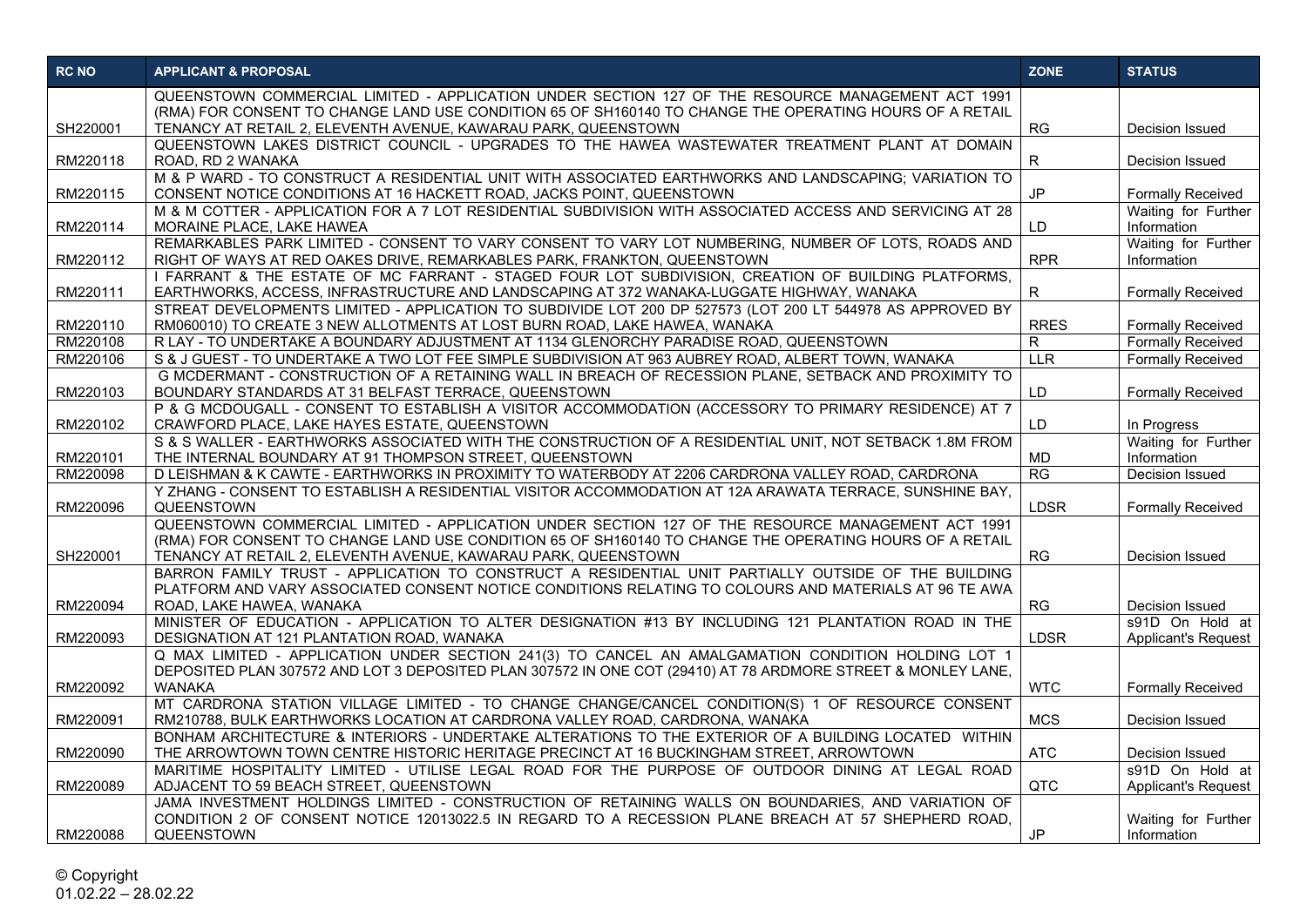| <b>RC NO</b>         | <b>APPLICANT &amp; PROPOSAL</b>                                                                                                                                                                                                                                                                                             | <b>ZONE</b>               | <b>STATUS</b>                               |
|----------------------|-----------------------------------------------------------------------------------------------------------------------------------------------------------------------------------------------------------------------------------------------------------------------------------------------------------------------------|---------------------------|---------------------------------------------|
|                      | ALTITUDE DEVELOPMENT GROUP LIMITED - APPLICATION UNDER SECTION 127 OF THE RESOURCE MANAGEMENT ACT 1991<br>(RMA) TO CHANGE LAND USE CONDITIONS 1 AND 17, AND SUBDIVISION CONDITION 1, TO AMEND THE LOCATION OF AN<br>APPROVED BUILDING PLATFORM, AND TO CANCEL SUBDIVISION CONDITION 9 (C) FOLLOWING THE RETENTION OF AN ON- |                           |                                             |
| RM220087             | SITE WASTEWATER SYSTEM AT 7 RIVERBANK ROAD, WANAKA                                                                                                                                                                                                                                                                          | <b>RLF</b>                | Decision Issued                             |
| RM220086             | S MARCI - BOUNDARY ADJUSTMENT OF 629M2 BETWEEN TWO ADJOINING LOTS AT 18 ANGELO DRIVE, QUEENSTOWN                                                                                                                                                                                                                            | $\overline{LD}$           | <b>Formally Received</b>                    |
|                      | CARRACK CONSTRUCTION LIMITED, A TOWNSEND & T DONNELLY - APPLICATION TO UNDERTAKE A TWO LOT RESIDENTIAL                                                                                                                                                                                                                      |                           |                                             |
| RM220085             | SUBDIVISION WITH ASSOCIATED TRANSPORT AND BUILDING COVERAGE BREACHES AT 5 ARMIDALE CRESCENT, WANAKA                                                                                                                                                                                                                         | <b>NL</b>                 | Decision Issued                             |
|                      | ABBEYFIELD CONSTRUCTION LIMITED, J KING & CM LAW TRUSTEES (2020) LIMITED - APPLICATION TO VARY RM211050 TO                                                                                                                                                                                                                  |                           |                                             |
| RM220084<br>RM220082 | ALLOW FOR THE REMOVAL OF STAGING CONDITIONS AT 293 & 299 STUDHOLME ROAD, WANAKA<br>R & H HOWARTH - CONSTRUCT A NEW DWELLING AND ACCESSING GARAGE BUILDING AT 31D AUBREY ROAD, WANAKA                                                                                                                                        | <b>LLR</b><br><b>LDSR</b> | Decision Issued<br><b>Formally Received</b> |
|                      | S DIXON, P CRAGG, N ALEXANDER, CORNWALL TRUSTEES 7 LIMITED & S ALEXANDER - RURAL BOUNDARY ADJUSTMENT                                                                                                                                                                                                                        |                           |                                             |
|                      | FOR SITES THAT ARE SUBJECT TO NATURAL HAZARD AND CANCELLING THE CONSENT NOTICE AT 2224 CARDRONA VALLEY                                                                                                                                                                                                                      |                           |                                             |
| RM220081             | ROAD, CARDRONA, WANAKA                                                                                                                                                                                                                                                                                                      | RG                        | <b>Formally Received</b>                    |
|                      | W & B GRAHAM - SUBDIVIDE AN EXISTING RESIDENTIAL PROPERTY INTO 2 LOTS (2 LOT SUBDIVISION) IN THE NORTHLAKE                                                                                                                                                                                                                  |                           |                                             |
| RM220080             | SPECIAL ZONE ACTIVITY AREA A AT 8 NOKOMAI STREET, WANAKA                                                                                                                                                                                                                                                                    | NL                        | <b>Public Notification</b>                  |
|                      | S RICHARDS & A ROGAN - RESOURCE CONSENT IS SOUGHT TO ESTABLISH A RESIDENTIAL BUILDING PLATFORM AND                                                                                                                                                                                                                          |                           | s91D On Hold at                             |
| RM220079             | CONSTRUCT A GARAGE WITHIN THAT PLATFORM AT 122 FAULKS ROAD, WANAKA                                                                                                                                                                                                                                                          | R                         | <b>Applicant's Request</b>                  |
|                      | C & T LUCAS & OM TRUSTEES LIMITED - ALTERATIONS AND ADDITIONS TO EXISTING DWELLING WHICH BREACH INTERNAL                                                                                                                                                                                                                    |                           |                                             |
|                      | BOUNDARY SETBACKS, RESIDENTIAL VISITOR ACCOMMODATION FOR UP TO 365 NIGHTS PER YEAR, AND VARIATION OF<br>CONDITIONS OF RM1803366 TO REFLECT THE PROPOSED RENOVATIONS AND RESIDENTIAL VISITOR ACCOMMODATION                                                                                                                   |                           |                                             |
| RM220078             | ACTIVITY AT 13 SUNRISE LANE, QUEENSTOWN                                                                                                                                                                                                                                                                                     | <b>LDSR</b>               | Decision Issued                             |
|                      | B & G MORGAN & A G BLATCH LIMITED - RESOURCE CONSENT IS SOUGHT TO SUBDIVIDE TWO ADJOINING PROPERTIES TO                                                                                                                                                                                                                     |                           |                                             |
|                      | CREATE THREE LOTS, ESTABLISH A RESIDENTIAL BUILDING PLATFORM ON THE ADDITIONAL LOT CREATED AND TO                                                                                                                                                                                                                           |                           |                                             |
|                      | REPOSITION AN EXISTING BUILDING PLATFORM WITH AN ASSOCIATED CONSENT NOTICE CANCELLATION AT 182                                                                                                                                                                                                                              |                           |                                             |
| RM220076             | CARDRONA VALLEY ROAD, WANAKA                                                                                                                                                                                                                                                                                                | <b>RLF</b>                | In Progress                                 |
|                      | TRILOGY HOSPITALITY GROUP LIMITED - TO PROVIDE FOR AN ON SITE LIQUOR LICENSE AFTER 11PM AT 40 - 44                                                                                                                                                                                                                          |                           | Waiting for Further                         |
| RM220075             | <b>BUCKINGHAM STREET, ARROWTOWN</b>                                                                                                                                                                                                                                                                                         | <b>ATC</b>                | Information                                 |
|                      | T MACDONALD - CONSTRUCTION OF A RESIDENTIAL UNIT BREACHING MAXIMUM HEIGHT AND EARTHWORKS PROXIMITY TO                                                                                                                                                                                                                       |                           | Waiting for Further                         |
| RM220074             | BOUNDARY AND DRIVEWAY GRADIENT AT 19 LINDIS ROAD, WANAKA<br>KINTORE HOLDINGS LIMITED - ADDITIONAL BREACH OF TRANSPORT STANDARD, CHANGE IN ACTIVITY STATUS FROM                                                                                                                                                              | NL                        | Information                                 |
| RM220073             | CONTROLLED TO DISCRETIONARY AT 49 RIDGECREST, WANAKA                                                                                                                                                                                                                                                                        | <b>LLR</b>                | Decision Issued                             |
|                      | OSE HOLDINGS LIMITED - APPLICATION TO UNDERTAKE THREE LOT RESIDENTIAL SUBDIVISION WITH ASSOCIATED                                                                                                                                                                                                                           |                           |                                             |
|                      | TRANSPORT BREACH RELATING TO LIMITATIONS OF THE RIGHT OF WAY AND CANCELLATION OF CONSENT NOTICE                                                                                                                                                                                                                             |                           |                                             |
| RM220071             | RELATING TO WATER SUPPLY AND ACCESS AT 21 TERRANOVA PLACE, WANAKA                                                                                                                                                                                                                                                           | <b>LDSR</b>               | Decision Issued                             |
|                      | K & J MUIR - REBUILD AN ABOVE GROUND FLOOR BALCONY WHICH EXCEEDS BUILDING LENGTH AND IS LOCATED WITHIN                                                                                                                                                                                                                      |                           |                                             |
| RM220069             | AN INTERNAL BOUNDARY SETBACK AT 693 PENINSULA ROAD, KELVIN HEIGHTS, QUEENSTOWN                                                                                                                                                                                                                                              | <b>LDSR</b>               | Decision Issued                             |
|                      | C TODD & S ALLEN - CONSTRUCT A GARDEN SHED OUTSIDE THE APPROVED BUILDING PLATFORM AND VARY CONSENT                                                                                                                                                                                                                          |                           |                                             |
| RM220068             | NOTICE UNDER S221(3) OF THE RMA 1991 AT 770 MOUNT BARKER ROAD, WANAKA<br>C & K WOOD - APPLICATION TO CONSTRUCT AN ACCESSORY BUILDING OUTSIDE OF A BUILDING PLATFORM AT 532                                                                                                                                                  | $\mathsf{R}$              | In Progress                                 |
| RM220067             | SPEARGRASS FLAT ROAD, QUEENSTOWN                                                                                                                                                                                                                                                                                            | <b>WBRAZ</b>              | In Progress                                 |
|                      | L MARTIN, J-M MARTIN & MARTIN TRUSTEE HOLDINGS LIMITED - TO VARY CONDITIONS OF CONSENT NOTICE 11910892.6 TO                                                                                                                                                                                                                 |                           |                                             |
|                      | ALLOW PART OF A BUILDING TO BE LOCATED OUTSIDE AN APPROVED PLATFORM AREA AT 17 MILL FARM LANE,                                                                                                                                                                                                                              |                           | s91D On Hold at                             |
| RM220066             | QUEENSTOWN                                                                                                                                                                                                                                                                                                                  | <b>MR</b>                 | <b>Applicant's Request</b>                  |
|                      | THE BUCHANAN (NR & JP) FAMILY TRUST, G R & B J BUCHANAN FAMILY TRUST & L BUCHANAN - APPLICATION TO                                                                                                                                                                                                                          |                           |                                             |
|                      | UNDERTAKE A THREE LOT RESIDENTIAL SUBDIVISION WITH ASSOCIATED INTERNAL SETBACK AND ACCESS STANDARD                                                                                                                                                                                                                          |                           | Waiting for Further                         |
| RM220063             | BREACHES AT 327 BEACON POINT ROAD, WANAKA                                                                                                                                                                                                                                                                                   | <b>LLR</b>                | Information                                 |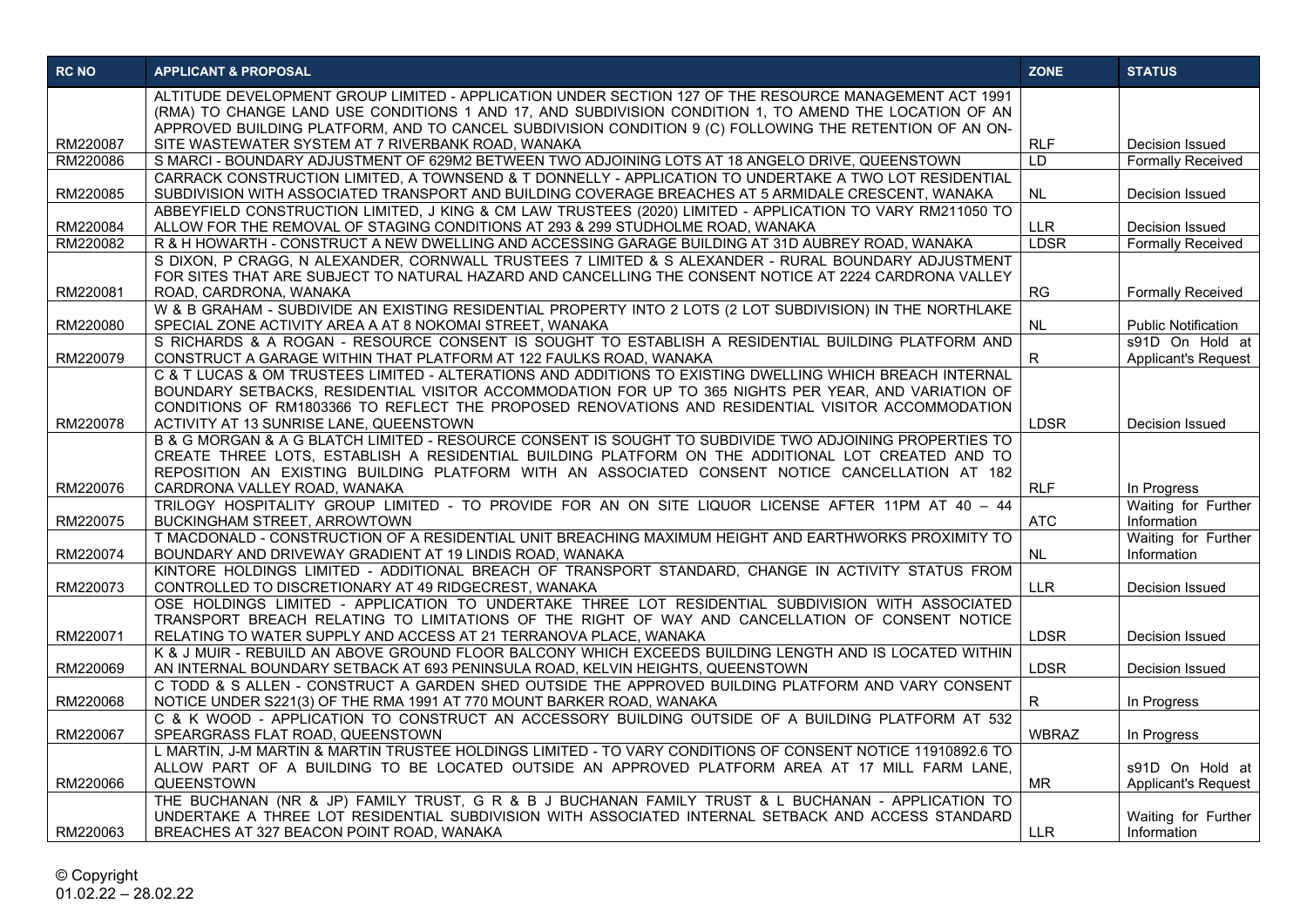| <b>RC NO</b> | <b>APPLICANT &amp; PROPOSAL</b>                                                                                                                                                                                  | <b>ZONE</b>  | <b>STATUS</b>                      |
|--------------|------------------------------------------------------------------------------------------------------------------------------------------------------------------------------------------------------------------|--------------|------------------------------------|
|              | S & G LAWRENCE - A S127 VARIATION TO RM210961 IS SOUGHT TO CARRY OUT A MINOR CHANGE TO THE BOUNDARIES OF                                                                                                         |              |                                    |
| RM220062     | LOTS 1 AND 3 AND TO CHANGE THE ROW ACCESS TO LOT 1 AT 18 FITZPATRICK ROAD, DALEFIELD, QUEENSTOWN<br>REGION BROADVIEW LIMITED - VARY CONDITION OF CONSENT TO ALLOW FOR A VARIATION TO THE SUBDIVISION DESIGN      | <b>WBLP</b>  | Decision Issued                    |
| RM220061     | OF RM200222 AND LAND USE FOR FRONT YARD BREACHES AT MILLER PLACE, FERNHILL, QUEENSTOWN                                                                                                                           | LD           | <b>Formally Received</b>           |
|              | MBGR LIMITED - 6 LOT LOWER DENSITY SUBURBAN RESIDENTIAL SUBDIVISION AT 65 MCCHESNEY ROAD, ARTHURS POINT,                                                                                                         |              | Waiting for Further                |
| RM220060     | <b>QUEENSTOWN</b>                                                                                                                                                                                                | <b>LDSR</b>  | Information                        |
|              | J & W FOLEY - CONSTRUCTION OF A RESIDENTIAL UNIT BREACHING INTERNAL BOUNDARY SETBACKS AND S127 VARIATION<br>OF RM191202 CONDITION 5 TO CONSTRUCT A RESIDENTIAL UNIT BREACHING INTERNAL BOUNDARY SETBACKS AT 21   |              | Waiting for Further                |
| RM220059     | POOLBURN COURT, LAKE HAYES, QUEENSTOWN                                                                                                                                                                           | <b>LDSR</b>  | Information                        |
|              | C M LAIRD & SOUTH TARANAKI TRUSTEES LIMITED - CONSENT TO CONSTRUCT A NEW RESIDENTIAL UNIT WITH                                                                                                                   |              | Waiting for Further                |
| RM220057     | ASSOCIATED EARTHWORKS, AND TO UNDERTAKE A TWO LOT SUBDIVISION AT 287 PENINSULA ROAD, QUEENSTOWN                                                                                                                  | <b>LDSR</b>  | Information                        |
|              | D TELFER, M TELFER & POLSON HIGGS NOMINEES LTD - APPLICATION FOR THE EXTENSION OF AN EXISTING ACCESSORY                                                                                                          |              |                                    |
|              | BUILDING OF WHICH BREACHES THE SOUTHERN RECESSION PLANE AND THE DELETION OF A CONSENT NOTICE TO ALLOW<br>FOR BUILDINGS OUTSIDE OF A BUILDING PLATFORM DUE TO ZONING CHANGE UNDER THE DISTRICT PLAN REVIEW AT 296 |              |                                    |
| RM220056     | RIVERBANK ROAD, WANAKA                                                                                                                                                                                           | <b>LDSR</b>  | Decision Issued                    |
|              | MSL QUAD LIMITED - UNDERTAKE A FIVE-LOT SUBDIVISION AND TO ESTABLISH FOUR RESIDENTIAL BUILDING PLATFORMS                                                                                                         |              |                                    |
| RM220055     | AND THREE ASSOCIATED BUILDING PLATFORMS FOR SHEDS/ STABLES AT 351 MORVEN FERRY ROAD, ARROWTOWN                                                                                                                   | <b>WBRAZ</b> | <b>Public Notification</b>         |
| RM220054     | J & K PATRICK - TO UNDERTAKE A TWO LOT RESIDENTIAL SUBDIVISION THAT WILL BREACH MINIMUM LOT SIZE AT 17<br>NORTHBURN ROAD, WANAKA                                                                                 | NL.          | <b>Public Notification</b>         |
| RM220052     | D & S PRYOR - 2 LOT SUBDIVISION AT 58 GRANDVIEW ROAD, HAWEA                                                                                                                                                      | LLRZ-A       | Decision Issued                    |
|              | MARYHILL LIMITED - 7 LOT BULK TITLE SUBDIVISION AT FRANKTON-LADIES MILE STATE HIGHWAY 6. LAKE HAYES.                                                                                                             |              |                                    |
| RM220050     | <b>QUEENSTOWN</b>                                                                                                                                                                                                | <b>RLF</b>   | In Progress                        |
|              | QLCHT PROPERTY PORTFOLIO LIMITED - CONSTRUCT 10 RESIDENTIAL DWELLINGS THAT BREACH SITE STANDARDS IN                                                                                                              |              |                                    |
| RM220049     | RELATION TO CONTINUOUS BUILDING LENGTH, OUTLOOK SPACE, GARAGE FORWARD OF THE FRONT FACADE AND WALLS<br>IN ROAD BOUNDARY SETBACK AT 27-45 MALVERN ROAD, WANAKA                                                    | <b>NL</b>    | Decision Issued                    |
|              | STRIANMA LIMITED & 350 GLENORCHY ROAD LIMITED - VARIATION OF CONDITIONS 1, 11, 26, 28 AT 350 GLENORCHY-                                                                                                          |              | On Hold External                   |
| RM220048     | PARADISE ROAD, QUEENSTOWN                                                                                                                                                                                        | <b>RLF</b>   | <b>Report Required</b>             |
|              | Y & R HAN - LAND USE CONSENT TO UNDERTAKE RESIDENTIAL VISITOR ACCOMMODATION (RVA) FOR UP TO 90 NIGHTS PER                                                                                                        |              |                                    |
| RM220046     | ANNUM TO ACCOMMODATE A MAXIMUM OF 13 PERSONS, WITH ASSOCIATED BREACHES IN RELATION TO MOBILITY<br>PARKING AND INTERNAL BOUNDARY SETBACK REQUIREMENTS AT 21 DUBLIN STREET, QUEENSTOWN                             | <b>LDSR</b>  | Waiting for Further<br>Information |
|              | THE HEADWATERS LIMITED - APPLICATION FOR NEW COMMERCIAL ACTIVITIES WITHIN CAMP GLENORCHY, INCLUDING                                                                                                              |              |                                    |
|              | COOKING CLASSES. PRE-BOOKED LUNCHES. EDUCATIONAL WORKSHOPS AND COMMUNITY MEETINGS. AND SPECIAL                                                                                                                   |              |                                    |
|              | OCCASION AND VARIATION OF RM150093 TO REFLECT MAXIMUM GUEST NUMBERS AND HOURS OF OPERATION AT 34-42                                                                                                              |              |                                    |
| RM220045     | <b>OBAN STREET, GLENORCHY</b>                                                                                                                                                                                    | <b>SETZ</b>  | Decision Issued                    |
| RM220043     | M & J WAYMOUTH - EARTHWORKS AND VARIATION TO CONDITIONS 1 AND 5 OF RM200174 AT 49 PARTRIDGE ROAD, HAWEA,<br><b>WANAKA</b>                                                                                        | <b>RLF</b>   | Decision Issued                    |
|              | C FITZPATRICK & M INDER - CONSENT REQUIRED FOR BOUNDARY ACTIVITY WHERE A SIDE BOUNDARY SETBACK IS                                                                                                                |              |                                    |
| RM220042     | INFRINGED BY THREE RESIDENTIAL BUILDINGS AT 814 KANE ROAD, HAWEA FLAT, WANAKA                                                                                                                                    | <b>RRES</b>  | Decision Issued                    |
|              | MILLBROOK COUNTRY CLUB LIMITED - CERTIFICATE OF COMPLIANCE TO ADJUST UNIT TITLE BOUNDARIES TO ALLOW FOR                                                                                                          |              |                                    |
| RM220041     | BETTER CLARIFICATION OF OWNERSHIP AND MAINTENANCE OF OUTDOOR AREAS AT MILLBROOK RESORT, MALAGHANS<br>ROAD, ARROWTOWN                                                                                             | <b>MR</b>    | Decision Issued                    |
|              | J PREBBLE - CONSTRUCT A NON-RESIDENTIAL BUILDING TO BE USED FOR VISITOR ACCOMMODATION, OUTSIDE OF A                                                                                                              |              | On Hold External                   |
| RM220040     | BUILDING PLATFORM AT STEVENSON ROAD, WANAKA                                                                                                                                                                      | R.           | <b>Report Required</b>             |
|              | COHERENT HOTEL LIMITED - TO CHANGE CONDITION 1 OF RM210350 TO ADD ADDITIONAL BUILT FORM RESULTING IN AN                                                                                                          |              |                                    |
| RM220039     | INCREASED SITE COVERAGE, URBAN DESIGN, AND HEIGHT BREACH AT 139 FERNHILL ROAD, 10-18 RICHARDS PARK LANE                                                                                                          | <b>MDR</b>   | <b>Formally Received</b>           |
|              | AND 20-22 ASPEN GROVE, FERNHILL, QUEENSTOWN                                                                                                                                                                      |              |                                    |

© Copyright

01.02.22 – 28.02.22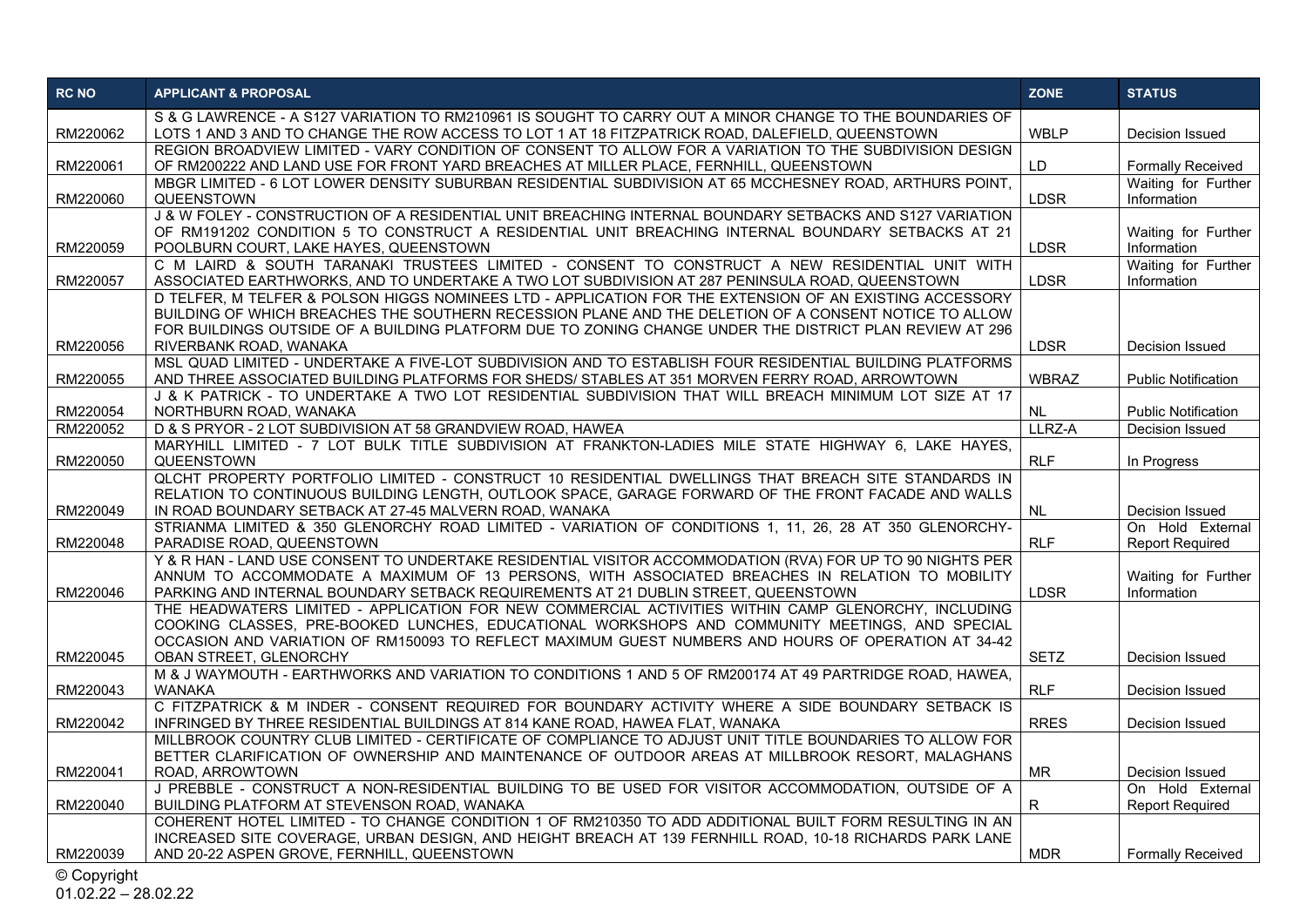| <b>RC NO</b> | <b>APPLICANT &amp; PROPOSAL</b>                                                                                                                                                                        | <b>ZONE</b>   | <b>STATUS</b>                      |
|--------------|--------------------------------------------------------------------------------------------------------------------------------------------------------------------------------------------------------|---------------|------------------------------------|
|              | N CRAIG - RESIDENTIAL ADDITIONS AND ALTERATIONS OUTSIDE AN APPROVED BUILDING PLATFORM AT 370 MOUNT                                                                                                     |               |                                    |
| RM220035     | <b>BARKER ROAD, WANAKA</b>                                                                                                                                                                             | $\mathsf{R}$  | In Progress                        |
| RM220033     | A CONNOLE - LAND USE CONSENT TO UNDERTAKE EARTHWORKS ASSOCIATED WITH THE CONSTRUCTION OF A VEHICULAR<br>ACCESS WAY AT 66 ARROWTOWN-LAKE HAYES ROAD, QUEENSTOWN                                         | <b>WBRAZ</b>  | Waiting for Further<br>Information |
|              | S & K CLARK - CONSTRUCT A POOL SHED LOCATED OUTSIDE OF AN APPROVED BUILDING PLATFORM; VARIATION TO<br>CHANGE CONDITION 1 OF RM190323 TO ALLOW FOR CHANGES TO THE DESIGN OF THE APPROVED BUILDING AT 45 |               |                                    |
| RM220032     | MOONEY ROAD, QUEENSTOWN                                                                                                                                                                                | <b>WBRAZ</b>  | Decision Issued                    |
|              | BELLE MER PROPERTIES LIMITED - LAND USE CONSENT TO ESTABLISH TWO RESIDENTIAL UNITS WITH ASSOCIATED                                                                                                     |               |                                    |
|              | BREACHES IN RELATION TO EARTHWORKS, LANDSCAPE PERMEABLE SURFACE AND MAXIMUM BUILDING COVERAGE AT 7                                                                                                     |               |                                    |
| RM220029     | DRY FLY AVENUE, WANAKA<br>LADS LAKEHOUSE LIMITED - CONSTRUCTION OF RESIDENTIAL UNIT THAT BREACHES MAXIMUM HEIGHT LIMITS WITH                                                                           | <b>MD</b>     | Decision Issued                    |
| RM220028     | ASSOCIATED EARTHWORKS AT 172A PARK STREET, QUEENSTOWN                                                                                                                                                  | <b>LDSR</b>   | <b>Formally Received</b>           |
|              | J & J ARBUCKLE - ESTABLISH A RETAINING WALL ON THE BOUNDARY AT 35 CUNNINGHAMS DRIVE, JACKS POINT,                                                                                                      |               |                                    |
| RM220027     | QUEENSTOWN                                                                                                                                                                                             | $\mathsf{JP}$ | Decision Issued                    |
| RM220026     | ANDREW CAMPBELL BUILDER LIMITED - TO ESTABLISH RETAINING WALLS LOCATED ON THE BOUNDARY AT 48 SHEPHERD<br>ROAD, HANLEYS FARM, QUEENSTOWN                                                                | <b>JP</b>     | Decision Issued                    |
|              | ROYALBURN STATION LIMITED - RESOURCE CONSENT TO CONSTRUCT A GLASSHOUSE FOR PROPAGATION AT ROYALBURN                                                                                                    |               | On Hold External                   |
| RM220022     | STATION ON THE CROWN RANGE ROAD ON THE CROWN TERRACE, AT 2 GLENCOE ROAD, CROWN TERRACE, ARROWTOWN                                                                                                      | R             | <b>Report Required</b>             |
| RM220021     | H & J BRIGGS - CONSTRUCTION OF A RESIDENTIAL UNITS BREACHING EARTHWORKS STANDARDS AT 9 CAMBRIAN STREET,<br>WANAKA                                                                                      | <b>NL</b>     | Decision Issued                    |
|              | THE TERRACE WANAKA LIMITED - VARY THE LAND USE COMPONENT OF RM200732, TO ACCOMMODATE DESIGN CHANGES                                                                                                    |               |                                    |
| RM220020     | AND ADDITIONAL DEVELOPMENT STANDARD BREACHES AT 10 EUREKA STREET, WANAKA                                                                                                                               | <b>LDSR</b>   | In Progress                        |
|              | WELL SMART INVESTMENT HOLDING (THOM) PTY LIMITED - REDEVELOP THE SITE AND FRONTAGE TO CONSTRUCT AND                                                                                                    |               |                                    |
|              | OPERATE SERVICED APARTMENTS (VISITOR ACCOMMODATION) INCLUDING EARTHWORKS, BUILDINGS, LANDSCAPING AT 2-                                                                                                 |               | On Hold External                   |
| RM220014     | 4 THOMPSON STREET & 48-52 MAN STREET, QUEENSTOWN<br>EXCLUSIVE DEVELOPMENTS LIMITED - SUBDIVISION TO CREATE 51 RESIDENTIAL LOTS, TWO ROADS TO VEST, ONE LOCAL                                           | HD            | <b>Report Required</b>             |
|              | PURPOSE RESERVE AND ONE BALANCE LOT IN ACCORDANCE WITH OUTLINE DEVELOPMENT PLAN RM200355. CONSENT IS                                                                                                   |               |                                    |
|              | ALSO SOUGHT FOR INFRINGEMENTS TO VEHICLE ACCESS LOCATION AND SIGHT DISTANCES AT JOE BROWN DRIVE.                                                                                                       |               | Waiting for Further                |
| RM220008     | <b>WANAKA</b>                                                                                                                                                                                          | <b>NL</b>     | Information                        |
|              | J & J PATERSON - APPLICATION UNDER SECTION 221 OF THE RESOURCE MANAGEMENT ACT 1991 TO CANCEL CONSENT                                                                                                   |               |                                    |
|              | NOTICE 7919701.16 IN ITS ENTIRETY, AS IT RELATES TO LOT 1 DEPOSITED PLAN 475609 AND LOT 2-4 DEPOSITED PLAN                                                                                             |               |                                    |
| RM220006     | 553950 AT 436 KINGSTON ROAD, JACKS POINT, QUEENSTOWN                                                                                                                                                   | <b>JP</b>     | Decision Issued                    |
|              | S MAZEY & L CLARK - SUBDIVIDE THE SITE INTO TWO FREEHOLD ALLOTMENTS AND ESTABLISH A VISITOR<br>ACCOMMODATION FACILITY WITHIN THE EXISTING DWELLING FOR UP TO 90 NIGHTS PER YEAR AT 959 AUBREY ROAD,    |               |                                    |
| RM220001     | ALBERT TOWN, WANAKA                                                                                                                                                                                    | <b>LLR</b>    | <b>Formally Received</b>           |
|              | J FALCONER, K FALCONER & D GRAY - LAND USE CONSENT TO CONSTRUCT AND RETAINING WALL WITHIN MINIMUM                                                                                                      |               |                                    |
|              | INTERNAL BOUNDARY SETBACK AND TO UNDERTAKE EARTHWORKS ACROSS THE BOUNDARY OF THE SITE AT 1 AND 3 BAY                                                                                                   |               |                                    |
| RM211284     | VIEW ROAD, KELVIN HEIGHTS, QUEENSTOWN                                                                                                                                                                  | <b>LDSR</b>   | Decision Issued                    |
|              | HALLENSTEIN TRUST COMPANY LIMITED - UNDERTAKE A COMPREHENSIVE RESIDENTIAL DEVELOPMENT WITH ASSOCIATED                                                                                                  |               | s36<br>Payment                     |
| RM211281     | EARTHWORKS, AND UNDERTAKE A BOUNDARY ADJUSTMENT SUBDIVISION AT 9-13 HALLENSTEIN STREET, QUEENSTOWN                                                                                                     | HD            | Required                           |
|              | W & S LITTLE - CHANGE CONDITION 1 OF RM210910 TO ENABLE A REDESIGN OF THE SWIMMING POOL AND FOR IT TO BE                                                                                               |               |                                    |
| RM211274     | LOCATED WITHIN AN INTERNAL BOUNDARY SETBACK AT 38 MT GOLD PLACE, WANAKA<br>J & M COWAN - LAND USE CONSENT FOR THE CONSTRUCTION OF ACCESSORY BUILDINGS OUTSIDE OF AN APPROVED                           | <b>PEN</b>    | Decision Issued                    |
|              | BUILDING PLATFORM AND VARIATION TO CONSENT NOTICE 11691436.5 TO ALLOW FOR BUILDING OUTSIDE OF A PLATFORM                                                                                               |               |                                    |
| RM211273     | AND CHANGES TO A LANDSCAPE PLAN AT 247A KINGSTON ROAD, QUEENSTOWN                                                                                                                                      | R             | <b>Formally Received</b>           |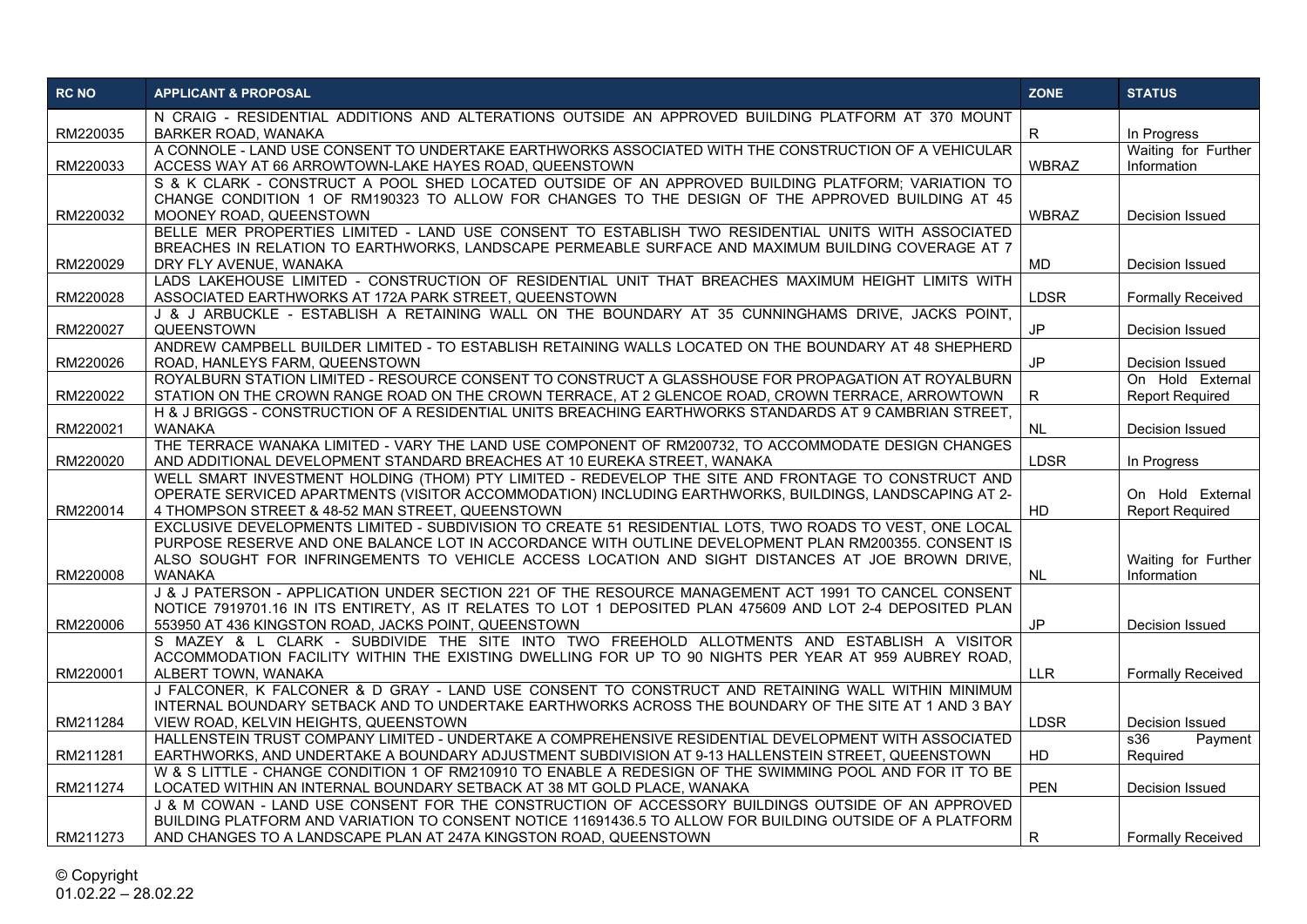| <b>RC NO</b> | <b>APPLICANT &amp; PROPOSAL</b>                                                                                                                              | <b>ZONE</b>   | <b>STATUS</b>            |
|--------------|--------------------------------------------------------------------------------------------------------------------------------------------------------------|---------------|--------------------------|
|              | H XUE & J PENMAN - CONSTRUCT & SUBDIVIDE TWO RESIDENTIAL UNITS WHICH BREACH DENSITY, HEIGHT & EARTHWORKS                                                     |               | On Hold External         |
| RM211270     | RULES AT 2 LYNCH LANE, QUEENSTOWN<br>D BROADLEY, T BROADLEY & S BROADLEY - APPLICATION TO VARY UNDERLYING SUBDIVISION CONSENT CONDITIONS AND                 | <b>LDSR</b>   | <b>Report Required</b>   |
|              | THE CANCELLATION OF CONSENT NOTICE CONDITIONS TO ALLOW FOR A BUILDING LOCATED OUTSIDE OF THE BUILDING                                                        |               |                          |
| RM211269     | PLATFORM AND HEIGHT BREACHES AT 67 CARDRONA VALLEY ROAD, WANAKA                                                                                              | <b>LDSR</b>   | <b>Formally Received</b> |
|              | AUREUM CONSTRUCTION LIMITED - GARAGE BREACHING 3M INTERNAL SETBACK AT FUTURE LOT 5328, LINCOLN ROAD.                                                         |               |                          |
| RM211268     | HANLEYS FARM, QUEENSTOWN                                                                                                                                     | <b>JP</b>     | Decision Issued          |
|              | T & J DAWN - TWO-LOT FEE SIMPLE SUBDIVISION AND TO CANCEL CONSENT NOTICE 5763352.6 AT 85 GRANDVIEW ROAD.                                                     |               | Waiting for Further      |
| RM211261     | <b>WANAKA</b>                                                                                                                                                | <b>LLR</b>    | Information              |
|              | WOODLOT PROPERTIES LIMITED, M SLATTERY-SMITH & I SMITH - LAND USE CONSENT TO LOCATE TWO WATER TANKS                                                          |               |                          |
|              | (BUILDINGS) OUTSIDE OF AN APPROVED BUILDING PLATFORM, AND TO CHANGE CONDITION 1 OF RM210113 TO AMEND THE                                                     |               | Waiting for Further      |
| RM211252     | LOCATION OF THE APPROVED WATER TANKS ON SITE AT 262 LITTLES ROAD, DALEFIELD, QUEENSTOWN                                                                      | <b>WBRAZ</b>  | Information              |
|              | G SHAW - VARIATION OF CONSENT NOTICE (CONO 11577127.3) TO ALLOW FOR A FARM SHED TO BE CONSTRUCTED                                                            |               |                          |
| RM211249     | OUTSIDE OF THE BUILDING PLATFORM, AND LAND USE CONSENT TO BREACH SITE STANDARDS IN RELATION TO DENSITY<br>AND HEIGHT REQUIREMENTS AT 226 DOMAIN ROAD, WANAKA | RG            | Decision Issued          |
|              | D & S MURRAY - TO CONSTRUCT A DWELLING, ASSOCIATED BUILDINGS AND SWIMMING POOL. AND UNDERTAKE                                                                |               |                          |
|              | EARTHWORKS. CONSENT IS ALSO SOUGHT TO VARY CONDITIONS A, K AND L OF CONSENT NOTICE 12143265.2 TO                                                             |               | Waiting for Further      |
| RM211244     | FACILITATE THE CONSTRUCTION OF THE BUILDINGS AT 80 RED STAG RISE, WANAKA                                                                                     | R             | Information              |
|              | P WITHERS & D WITHERS - CONSTRUCT A RESIDENTIAL BREACHING EARTHWORKS STANDARDS AT 32 AVALON STATION                                                          |               | Waiting for Further      |
| RM211242     | DRIVE, WANAKA                                                                                                                                                | <b>LDSR</b>   | Information              |
|              | X WEI - APPLICATION UNDER SECTION 88 OF THE RESOURCE MANAGEMENT ACT 1991 (RMA) FOR LAND USE CONSENT TO                                                       |               |                          |
| RM211238     | UNDERTAKE A TWO-LOT FEE-SIMPLE SUBDIVISION AT 14 ANGELO DRIVE, FRANKTON, QUEENSTOWN                                                                          | <b>LDSR</b>   | Decision Issued          |
|              | NZSKI LIMITED - APPLICATION UNDER SECTION 88 OF THE RESOURCE MANAGEMENT ACT 1991 (RMA) FOR LAND USE                                                          |               |                          |
|              | CONSENT TO CLEAR INDIGENOUS VEGETATION TO ESTABLISH UNDERGROUND POWER LINES ASSOCIATED WITH THE                                                              |               |                          |
|              | OPERATION OF THE REMARKABLES SKI FIELD AT THE REMARKABLES RECREATION RESERVE, 253 SH6 - KINGSTON                                                             |               |                          |
| RM211237     | QUEENSTOWN HIGHWAY, QUEENSTOWN                                                                                                                               | R             | Decision Issued          |
| RM211231     | R & E BELCHER - TO CHANGE CONSENT NOTICE CONDITIONS TO ALLOW FOR ALTERATIONS AND EXTENSIONS TO AN<br>EXISTING RESIDENTIAL UNIT AT 25 FLYNN LANE, ARROWTOWN   | <b>MP</b>     | <b>Formally Received</b> |
|              | ARDNO PROPERTIES LIMITED - TO UNDERTAKE EXTERNAL ALTERATIONS AND ESTABLISH SIGNAGE PLATFORMS AT 5-7                                                          |               |                          |
| RM211229     | BEECH STREET, QUEENSTOWN                                                                                                                                     | <b>QTC</b>    | Decision Issued          |
|              | SLAINTE DEVELOPMENTS LIMITED - SUBDIVISION TO CREATE 10 RESIDENTIAL ALLOTMENTS IN STAGES AT 16 HUNTINGDON                                                    |               | Waiting for Further      |
| RM211228     | STREET, KINGSTON                                                                                                                                             | <b>TS</b>     | Information              |
|              | THE SHIRE ARROWTOWN LIMITED - TO CONSTRUCT AND OPERATE A DISTILLERY AND WINE MAKING FACILITY, WITH WINE                                                      |               |                          |
|              | TASTING AND CAFÉ/RESTAURANT. THE PROPOSED BUILDING AND USE WILL REPLACE THE RESIDENTIAL BUILDING                                                             |               |                          |
|              | PLATFORM AND ASSOCIATED CONDITIONS. THE BUILDING PLATFORM WILL BE SURRENDERED, AND IT IS PROPOSED THAT                                                       |               | Waiting for Further      |
| RM211220     | THE ASSOCIATED CONSENT NOTICE CONDITION WILL BE CANCELLED AT 305 MCDONNELL ROAD, ARROWTOWN                                                                   | <b>WBRAZ</b>  | Information              |
|              | LATITUDE 45 DEVELOPMENT LIMITED - SUBDIVISION TO CREATE THREE LOTS FOR FUTURE DEVELOPMENT AND ONE LOT                                                        |               |                          |
|              | TO VEST AS ROAD, WITH ASSOCIATED SERVICES, AND LAND USE CONSENT FOR ASSOCIATED EARTHWORKS AT 111-113                                                         |               | On Hold Affected         |
| RM211212     | FRANKTON - LADIES MILE HIGHWAY, QUEENSTOWN<br>A MORTIMER & P THOMSON - CONSTRUCT NEW DWELLING THAT EXCEEDS MAXIMUM HEIGHT AND UNDERTAKE                      | <b>BMU</b>    | Parties Approvals        |
| RM211144     | EARTHWORKS AT 45A KENT STREET, QUEENSTOWN                                                                                                                    | <b>LDSR</b>   | <b>Formally Received</b> |
|              | THE MYLORE FAMILY TRUST - TWO-LOT SUBDIVISION OF EXISTING CROSS-LEASE AT 30A & 30B LOOP ROAD, KELVIN                                                         |               |                          |
| RM211142     | PENINSULA, QUEENSTOWN                                                                                                                                        | <b>LDSR</b>   | Decision Issued          |
|              | G NINKIE & HGK TRUSTEES LIMITED - CONSTRUCTION OF A RESIDENTIAL UNIT WHICH BREACHES BOUNDARY SETBACK AND                                                     |               |                          |
| RM211139     | RECESSION PLANE RULES AT 13B DOUBLE CONE ROAD, JACKS POINT, QUEENSTOWN                                                                                       | $\mathsf{JP}$ | Decision Issued          |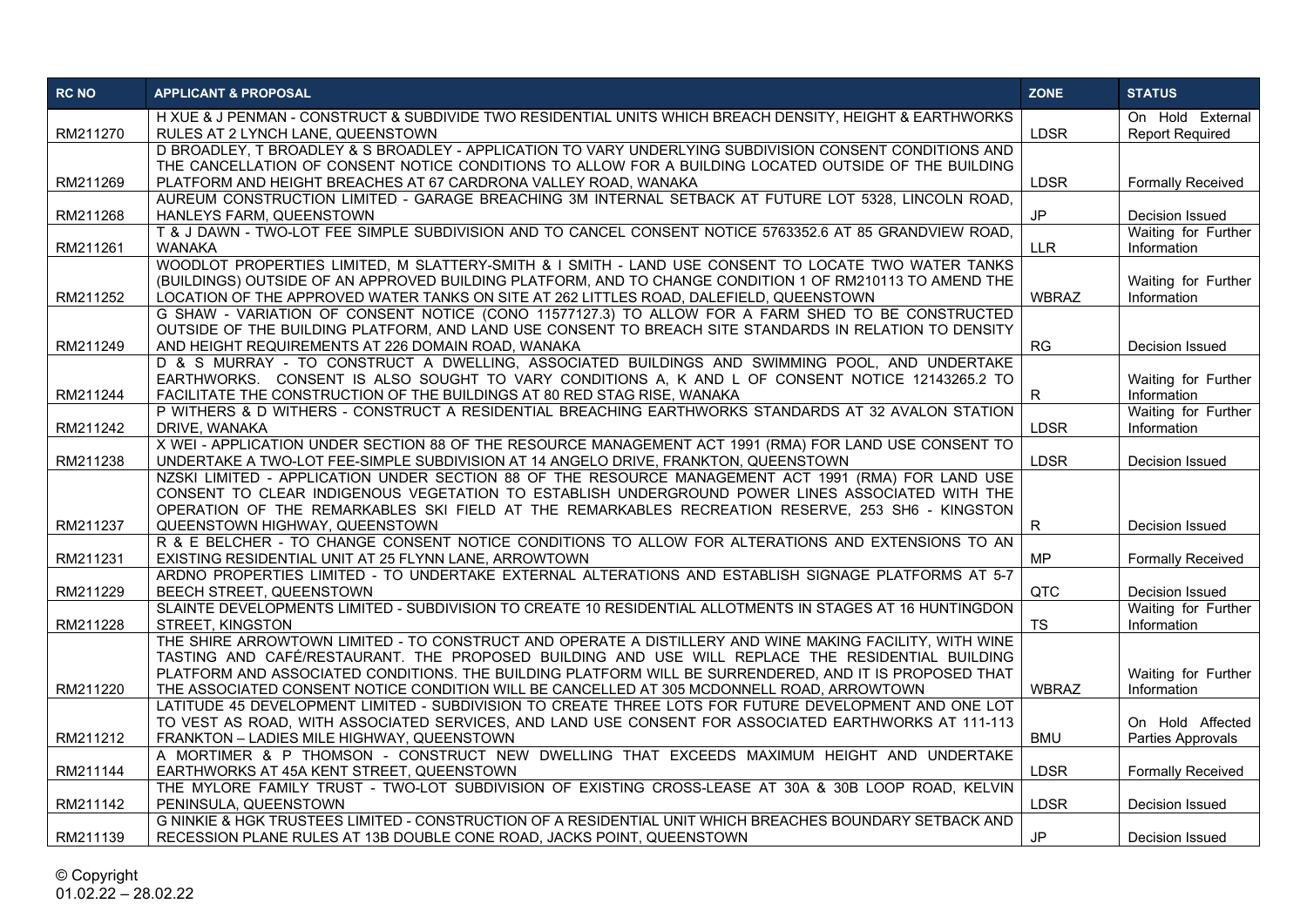| <b>RC NO</b> | <b>APPLICANT &amp; PROPOSAL</b>                                                                          | <b>ZONE</b>  | <b>STATUS</b>       |
|--------------|----------------------------------------------------------------------------------------------------------|--------------|---------------------|
|              | M LOHREY - APPLICATION TO LOCATE GARAGE WITHIN THE ROAD BOUNDARY SETBACK. SOUTH EASTERN SETBACK AT 0M    |              |                     |
| RM211125     | WITH FRONT, SOUTHERN ELEVATION SETBACK 1M AT 4 MCLELLAN PLACE, WANAKA                                    | <b>LDSR</b>  | Decision Issued     |
|              | QUEENSTOWN COMMERCIAL LIMITED - CHANGE CONDITIONS OF RM210243 TO AMEND THE SCHEME PLAN AND STAGING TO    |              |                     |
|              | ENABLE GREATER FLEXIBILITY, CHANGE TO TREE SPECIES, AMALGAMATION CONDITION AND INFRASTRUCTURE            |              |                     |
|              | EASEMENTS. APPLICATION UNDER SECTION 221 OF THE RESOURCE MANAGEMENT ACT 1991 (RMA) TO CANCEL             |              |                     |
|              | CONDITIONS OF CONSENT NOTICE 11122528.3 AND 11663461.3 AS THEY RELATE TO THE LOTS TO BE CREATED BY       |              |                     |
| RM211116     | RM210243 AT JONES AVENUE, LOWER SHOTOVER, QUEENSTOWN                                                     | LDSR         | Decision Issued     |
|              | O KENDER & E BRUCE - VARIATION TO A CONSENT NOTICE CONDITION, TO ALLOW FOR WATER TANKS TO BE BUILT       |              | Waiting for Further |
| RM211112     | OUTSIDE OF A PLATFORM, AND TO ALLOW FOR AN ALTERNATIVE ROOF COLOUR AT LOT 9 ROSIE WAY, GLENORCHY         | <b>RLF</b>   | Information         |
|              | P & D HEENAN - DEMOLISH AN EXISTING RESIDENTIAL UNIT AND CARRY OUT EARTHWORKS ASSOCIATED WITH THE        |              |                     |
|              | CONSTRUCTION OF A NEW RESIDENTIAL UNIT BREACHING HEIGHT, ROAD AND INTERNAL SETBACKS AT 1 WILLOW PLACE,   |              | Waiting for Further |
| RM211103     | <b>KELVIN HEIGHTS, QUEENSTOWN</b>                                                                        | <b>LDSR</b>  | Information         |
|              | THE TIERS WOODS LIMITED - VISITOR ACCOMMODATION UP TO 365 NIGHTS PER YEAR IN 12 UNITS AT WOODS LANE,     |              | Waiting for Further |
| RM211014     | <b>QUEENSTOWN</b>                                                                                        | <b>LDSR</b>  | Information         |
|              | J HUNT & D ROBERTSON - SUBDIVISION AND LAND USE CONSENT TO CREATE ADDITIONAL LOTS AND IDENTIFY A         |              |                     |
|              | RESIDENTIAL BUILDING PLATFORMS, AS WELL AS CARRY OUT ASSOCIATED EARTHWORKS AND LANDSCAPE MITIGATION.     |              |                     |
|              | OPTION A INVOLVES THE CREATION OF THREE ADDITIONAL RESIDENTIAL LOTS BUT REQUIRES A ROAD STOPPING         |              |                     |
|              | APPLICATION TO BE APPROVED, WITH OPTION B PERTAINING TO THE CREATION OF TWO ADDITIONAL RESIDENTIAL LOTS  |              | Waiting for Further |
| RM210827     | AT 125 HUNTER ROAD, QUEENSTOWN                                                                           | <b>WBRAZ</b> | Information         |
|              | NATURAL DEVELOPMENTS (2005) LIMITED - VARIATION ONLY TO AMENDED THE AMALGAMATION CONDITION - LANDSCAPING |              |                     |
| RM210794     | AMENDMENTS NO LONGER PROPOSED AT 347 GLENORCHY-PARADISE ROAD, GLENORCHY                                  | <b>RLF</b>   | Decision Issued     |
|              | MT CARDRONA STATION LIMITED - EXTENSION OF TIME TO GIVE EFFECT TO RM161141 AT CARDRONA VALLEY ROAD.      |              |                     |
| ET161141     | CARDRONA, WANAKA                                                                                         | <b>RG</b>    | Decision Issued     |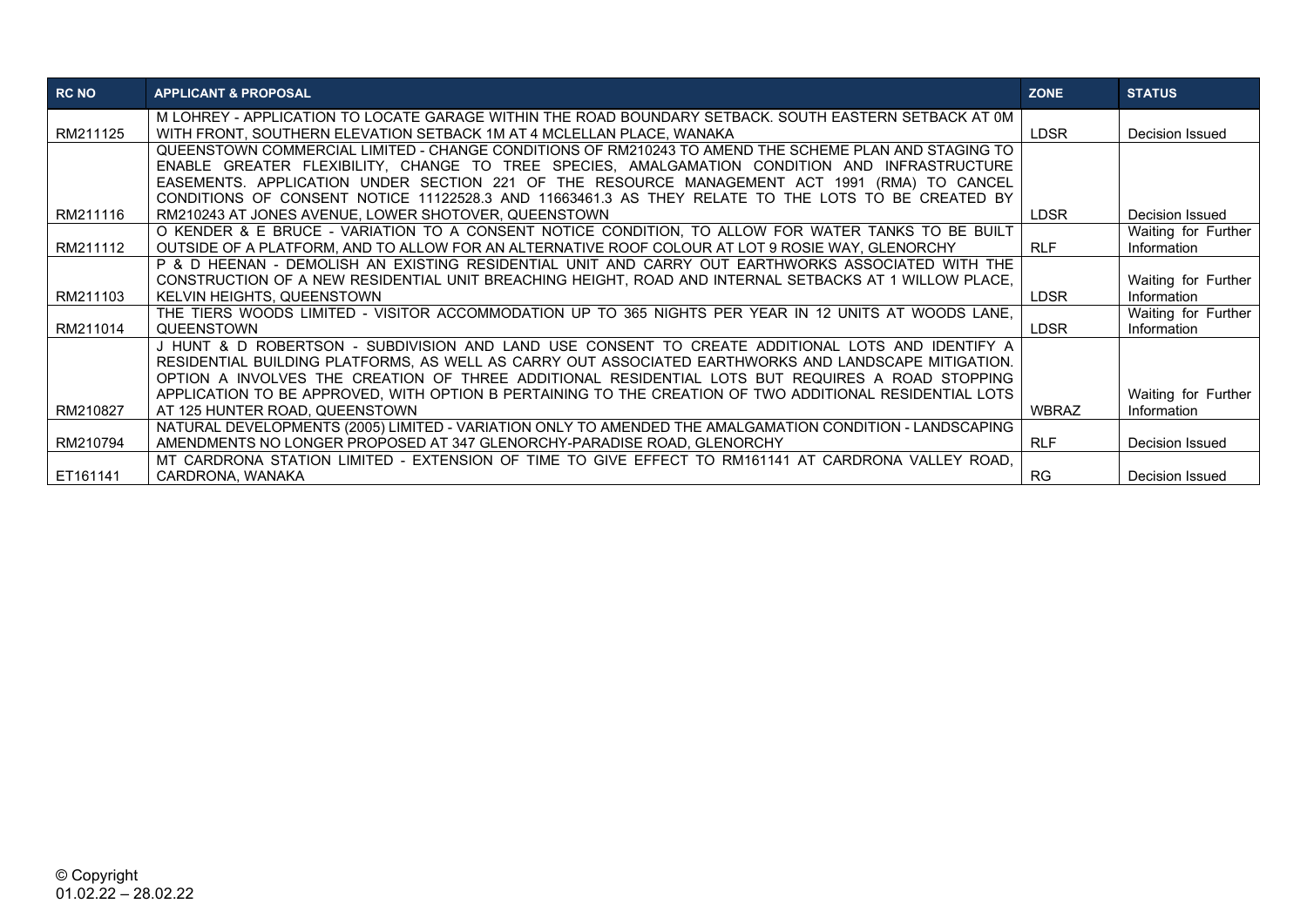## **District Plan Zone**

| SHORT CODE       | <b>MEANING</b>                                 | <b>SHORT</b><br><b>CODE</b> | <b>MEANING</b>                                 |
|------------------|------------------------------------------------|-----------------------------|------------------------------------------------|
| <b>AHM</b>       | Arrowtown Historic Management                  | LD                          | Low Density Residential                        |
| <b>AIR</b>       | <b>Airport Mixed Use</b>                       | <b>LDSR</b>                 | Lower Density Suburban Residential             |
| <b>ARHMZ</b>     | Arrowtown Residential Historic Management zone | <b>LLR</b>                  | Large Lot Residential                          |
| AS               | <b>Arrowtown South</b>                         | <b>LSC</b>                  | <b>Local Shopping Centre</b>                   |
| <b>ASP</b>       | Arrowtown Scenic Protection Area               | <b>MCS</b>                  | Mt. Cardrona Station                           |
| <b>ATC</b>       | <b>Arrowtown Town Centre</b>                   | <b>MD</b>                   | <b>Medium Density Residential</b>              |
| <b>BC</b>        | <b>Bobs Cove</b>                               | <b>MDR</b>                  | Medium Density Residential Sub-Zone            |
| <b>BEND</b>      | Bendemeer                                      | <b>MP</b>                   | <b>Meadow Park</b>                             |
| <b>BMU</b>       | <b>Business Mixed Use</b>                      | <b>MR</b>                   | Millbrook                                      |
| <b>BRMU</b>      | <b>Ballantyne Road Mixed Use</b>               | <b>NL</b>                   | Northlake                                      |
| <b>BS</b>        | <b>Business</b>                                | <b>OS</b>                   | Open Space                                     |
| CI               | Coneburn Industrial                            | <b>PEN</b>                  | Penrith Park                                   |
| <b>CP</b>        | <b>Commercial Precinct</b>                     | QHL                         | Qtown Heights Low Density Residential Sub-Zone |
| <b>CSC</b>       | <b>Corner Shopping Centre</b>                  | QR                          | <b>Quail Rise</b>                              |
| <b>DRL</b>       | Deferred Rural Lifestyle                       | QSC1                        | <b>Qtown Special Character Precinct 1</b>      |
| <b>DRLB</b>      | Deferred Rural Lifestyle (Buffer)              | QSC2                        | Qtown Special Character Area Precinct 2        |
| FF               | Frankton Flats A                               | QSC3                        | Qtown Special Character Area Precinct 3        |
| <b>FFBSZ</b>     | <b>Frankton Flats B</b>                        | QTC                         | Queenstown Town Centre                         |
| HD               | <b>High Density Residential</b>                | $\mathsf{R}$                | Rural                                          |
| <b>HDA</b>       | High Density Residential (Sub-Zone A)          | <b>RG</b>                   | <b>Rural General</b>                           |
| <b>HDB</b>       | High Density Residential (Sub-Zone B)          | <b>RGC</b>                  | <b>Gibbston Character</b>                      |
| <b>HDC</b>       | High Density Residential (Sub-Zone C)          | <b>RLF</b>                  | <b>Rural Lifestyle</b>                         |
| HG               | <b>Hydro Generation</b>                        | <b>RPR</b>                  | <b>Remarkables Park</b>                        |
| IND1             | <b>Industrial A</b>                            | <b>RRES</b>                 | <b>Rural Residential</b>                       |
| IND <sub>2</sub> | Industrial B                                   | RRS-FH                      | Rural Residential - Ferry Hill                 |
| $\mathsf{JP}$    | Jack's Point                                   | <b>RSV</b>                  | Resort Zone                                    |
| <b>KVSZ</b>      | Kingston Village                               | <b>RV</b>                   | <b>Rural Visitor</b>                           |